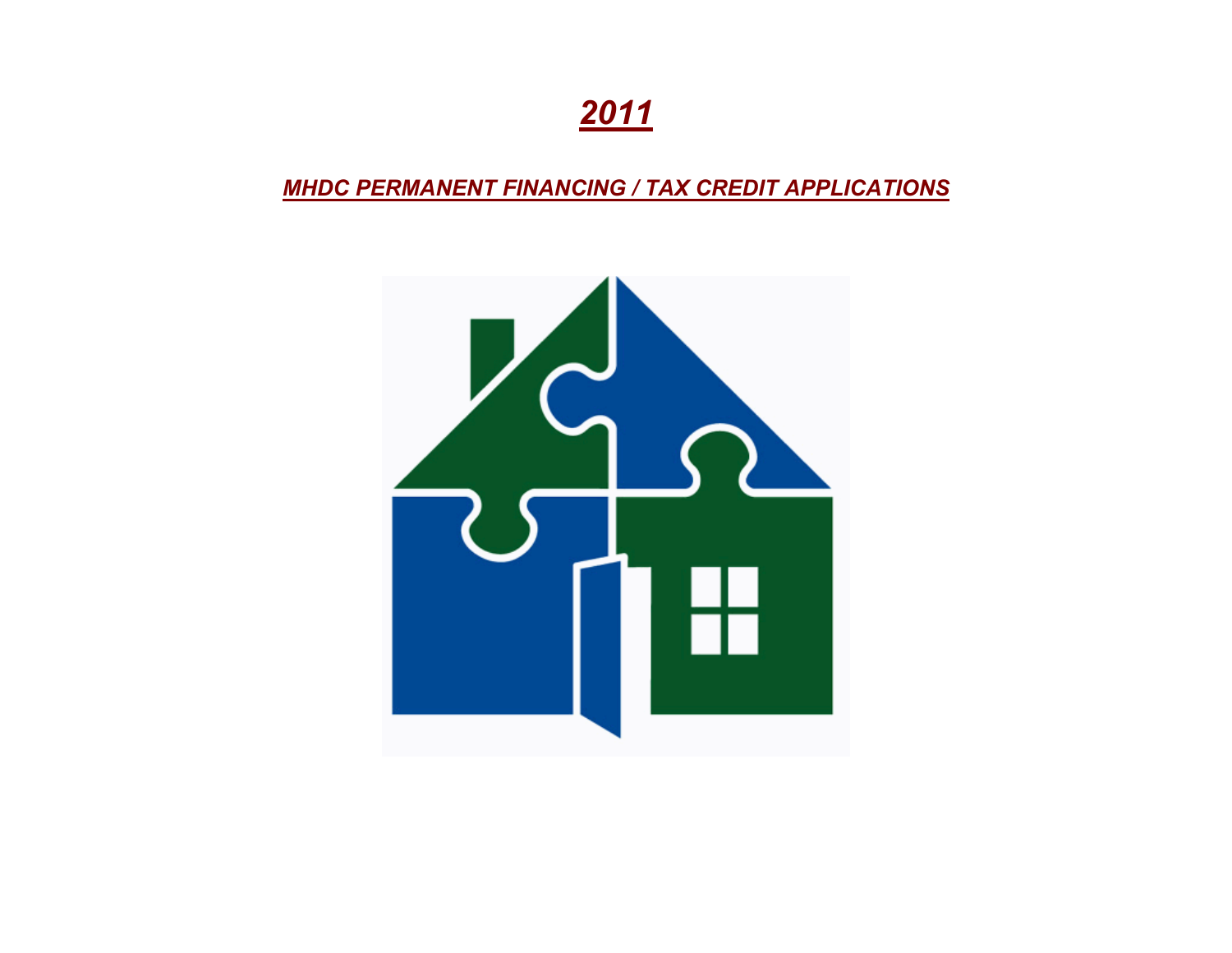| Project<br><b>Number</b> | <b>Developer's Name</b><br>&<br><b>Address</b>                                                                                      | <b>Development's</b><br>Name & Address<br><b>Type</b>                                                                                                      | <b>Building(s) Type</b>                                                                                                                   | <b>Units &amp; Rents</b>                                                                                   | <b>Financing Type</b><br>Lender / Loan \$ / % Rate / Amort. Mo.                             |
|--------------------------|-------------------------------------------------------------------------------------------------------------------------------------|------------------------------------------------------------------------------------------------------------------------------------------------------------|-------------------------------------------------------------------------------------------------------------------------------------------|------------------------------------------------------------------------------------------------------------|---------------------------------------------------------------------------------------------|
| 11-012                   | <b>GARDNER DEVELOPMENT, LLC</b><br>1414 E. Primrose, Suite 100<br>Springfield, MO 65804-4290<br>Tammi Creason                       | <b>VILLAS DOWNTOWN</b><br>Near Excelsior St & Foley St<br>Excelsior Springs, MO 64024-2242<br>Clay County<br>New Construction<br>Family                    | $\boxed{\mathsf{x}}$<br>Single Family<br>2 Story Row<br>Duplex with Party Wall<br>Single Story Row<br>区<br>Walk Up Apartments<br>Elevator | <b>Total Units: 42</b><br>1 - 1 BR: \$375<br>8 - 2BR: \$450<br>29 - 3BR: \$490 - \$550<br>4 - Market Units | MHDC Permanent / \$1,350,000 / 1.00% / 300 mo.<br>Fed TC - \$764,340 & State TC - \$700,000 |
| 11-017                   | <u>NORTHGATE SENIORS</u><br>APARTMENTS - PHASE 3, L.L.C.<br>1901 West 47Th Place, Suite 104<br>Westwood, KS 66205-1834<br>Ryan Tull | THE GARDENS AT NORTHGATE<br><b>VILLAGE PHASE III</b><br>2800 Cityview Dr<br>North Kansas City, MO 64116-2945<br>Clay County<br>New Construction<br>Elderly | Single Family<br>2 Story Row<br>Duplex with Party Wall<br>Single Story Row<br>Walk Up Apartments<br>$\boxed{x}$<br>Elevator               | <b>Total Units: 78</b><br>39 - 1 BR: \$659 - \$710<br>12 - 2BR: \$762<br>27 - Market Units                 | MHDC Permanent / \$3,889,700 / 5.25% / 360 mo.<br>Fed TC - \$550,000 & State TC - \$500,000 |
| 11-018                   | 2715 SWOPE PARKWAY, LLC<br>2800 Commerce Tower, 911 Main St<br>Kansas City, MO 64105-5301<br>Chuck Gatson                           | THE OVERLOOK ON BRUSH CREEK<br>2715 Swope Parkway<br>Kansas City, MO 64130-2710<br>Jackson County<br><b>New Construction</b><br>Elderly                    | Single Family<br>2 Story Row<br>Duplex with Party Wall<br>Single Story Row<br>Walk Up Apartments<br>$\sqrt{x}$<br>Elevator                | <b>Total Units: 43</b><br>24 - 1 BR: \$475<br>11 - 2BR: \$655<br>8 - Market Units                          | Fed TC - \$790,000 & State TC - \$430,000                                                   |
| 11-019                   | VA DEVELOPERS, LLC<br>22602 State Line Rd<br>Bucyrus, KS 06013-9733<br>Ric Litton                                                   | <b>VICTORIA ARMS</b><br>6311 Woodland Ave<br>Kansas City, MO 64131-1245<br>Jackson County<br>Rehabilitation<br>Elderly                                     | Single Family<br>2 Story Row<br>Duplex with Party Wall<br>Single Story Row<br>Walk Up Apartments<br>$\overline{x}$<br>Elevator            | <b>Total Units: 124</b><br>124 - 1 BR: \$610                                                               | MHDC Permanent / \$2,100,000 / 5.00% / 360 mo.<br>Fed TC - \$900,000 & State TC - \$660,000 |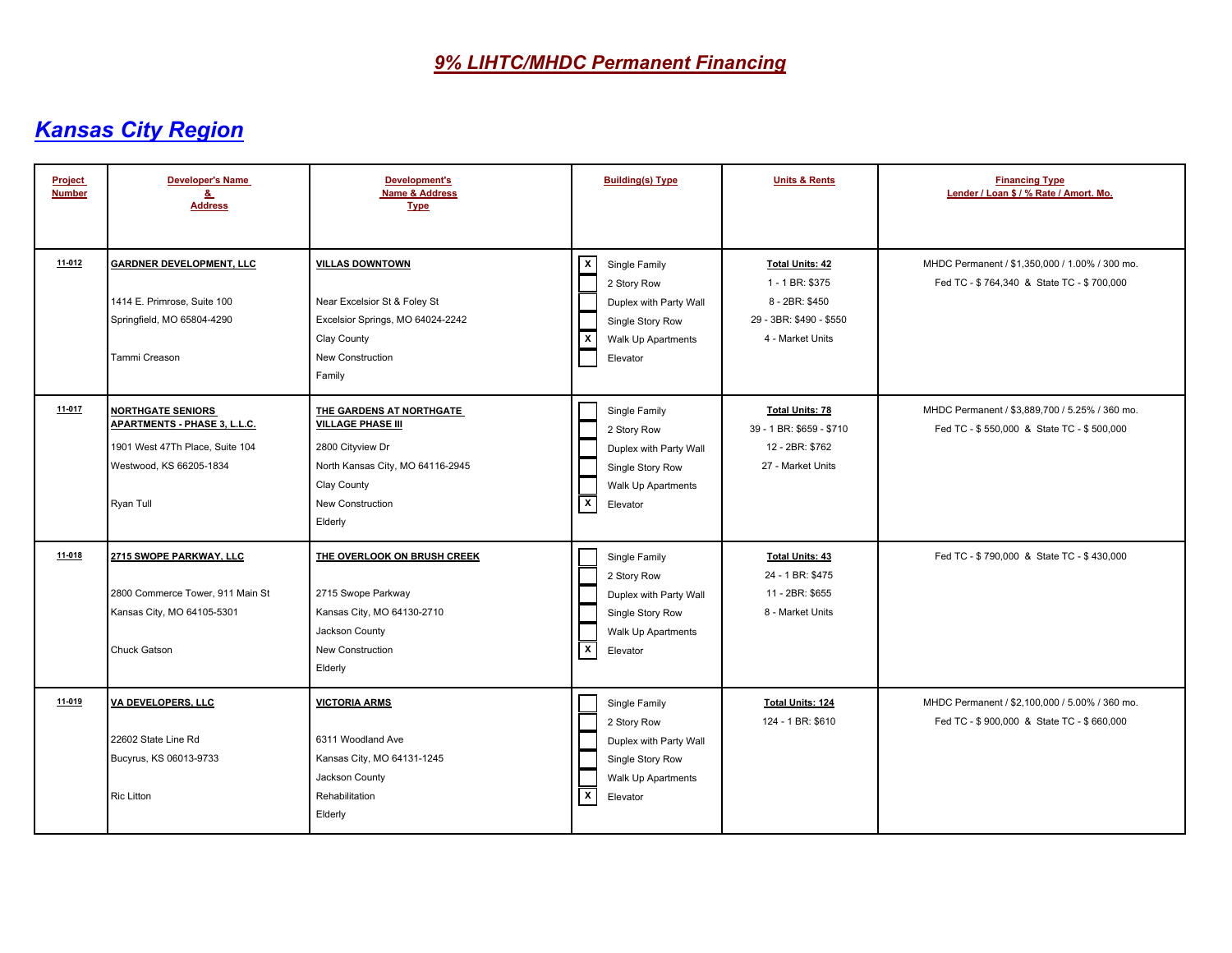| Project<br><b>Number</b> | <b>Developer's Name</b><br>8.<br><b>Address</b>                                                               | Development's<br><b>Name &amp; Address</b><br><b>Type</b>                                                                                                | <b>Building(s) Type</b>                                                                                                                 | <b>Units &amp; Rents</b>                                                     | <b>Financing Type</b><br>Lender / Loan \$ / % Rate / Amort. Mo.                             |
|--------------------------|---------------------------------------------------------------------------------------------------------------|----------------------------------------------------------------------------------------------------------------------------------------------------------|-----------------------------------------------------------------------------------------------------------------------------------------|------------------------------------------------------------------------------|---------------------------------------------------------------------------------------------|
| 11-028                   | OVERLAND PROPERTY GROUP, LLC<br>7500 College Blvd. Suite 500<br>Overland Park, KS 66210<br>Denise Ogan        | <b>GREYSTONE PLACE TOWNHOMES</b><br>Scattered Sites Near 1432 Ne Mary Crt<br>Grain Valley, MO 64029-7818<br>Jackson County<br>New Construction<br>Family | Single Family<br>$\overline{\mathbf{x}}$<br>2 Story Row<br>Duplex with Party Wall<br>Single Story Row<br>Walk Up Apartments<br>Elevator | <b>Total Units: 40</b><br>18 - 2BR: \$595<br>22 - 3BR: \$650                 | Fed TC - \$419,262 & State TC - \$220,000                                                   |
| $11 - 042$               | <b>SHERMAN ASSOCIATES, INC.</b><br>233 Park Ave South, Suite 201<br>Minneapolis, MN 55415-1132<br>Ryan Sailer | <u>INTERSTATE LOFTS</u><br>417 East 13Th St<br>Kansas City, MO 64106<br>Jackson County<br>Acquisition/Rehab/Conversion<br>Family                         | Single Family<br>2 Story Row<br>Duplex with Party Wall<br>Single Story Row<br>Walk Up Apartments<br>$\mathbf{x}$<br>Elevator            | <b>Total Units: 37</b><br>32 - 1 BR: \$577 - \$620<br>5 - 2BR: \$678 - \$775 | MHDC Permanent / \$1,150,000 / 6.75% / 360 mo.<br>Fed TC - \$631,809 & State TC - \$490,000 |
| 11-053                   | JAMES BERGMAN - AS AN<br><b>INDIVIDUAL</b><br>4511 Old Ivy Ct<br>Bettendorf, IA 52722<br>James (Jim) Bergman  | <b>WHISPERING COVE APARTMENTS</b><br>Se Corner Of 43Rd And Northern Ave<br>Kansas City, MO 64133-1873<br>Jackson County<br>New Construction<br>Family    | Single Family<br>$\overline{\mathbf{x}}$<br>2 Story Row<br>Duplex with Party Wall<br>Single Story Row<br>Walk Up Apartments<br>Elevator | <b>Total Units: 56</b><br>28 - 2BR: \$650<br>28 - 3BR: \$750                 | Fed TC - \$700,000 & State TC - \$700,000                                                   |
| 11-054                   | <b>NATIONAL CHURCH RESIDENCES</b><br>2335 North Bank Dr<br>Columbus, OH 43220-5423<br>James Baugh             | <b>FRIENDSHIP MANOR</b><br>917 Nw Summit Dr<br>Blue Springs, MO 64015-3746<br>Jackson County<br>Acquisition/Rehab<br>Elderly                             | Single Family<br>2 Story Row<br>Duplex with Party Wall<br>Single Story Row<br>Walk Up Apartments<br>$\overline{\mathbf{x}}$<br>Elevator | <b>Total Units: 60</b><br>60 - 1 BR: \$520                                   | MHDC Permanent / \$500,000 / 3.00% / 360 mo.<br>Fed TC - \$692,483 & State TC - \$534,943   |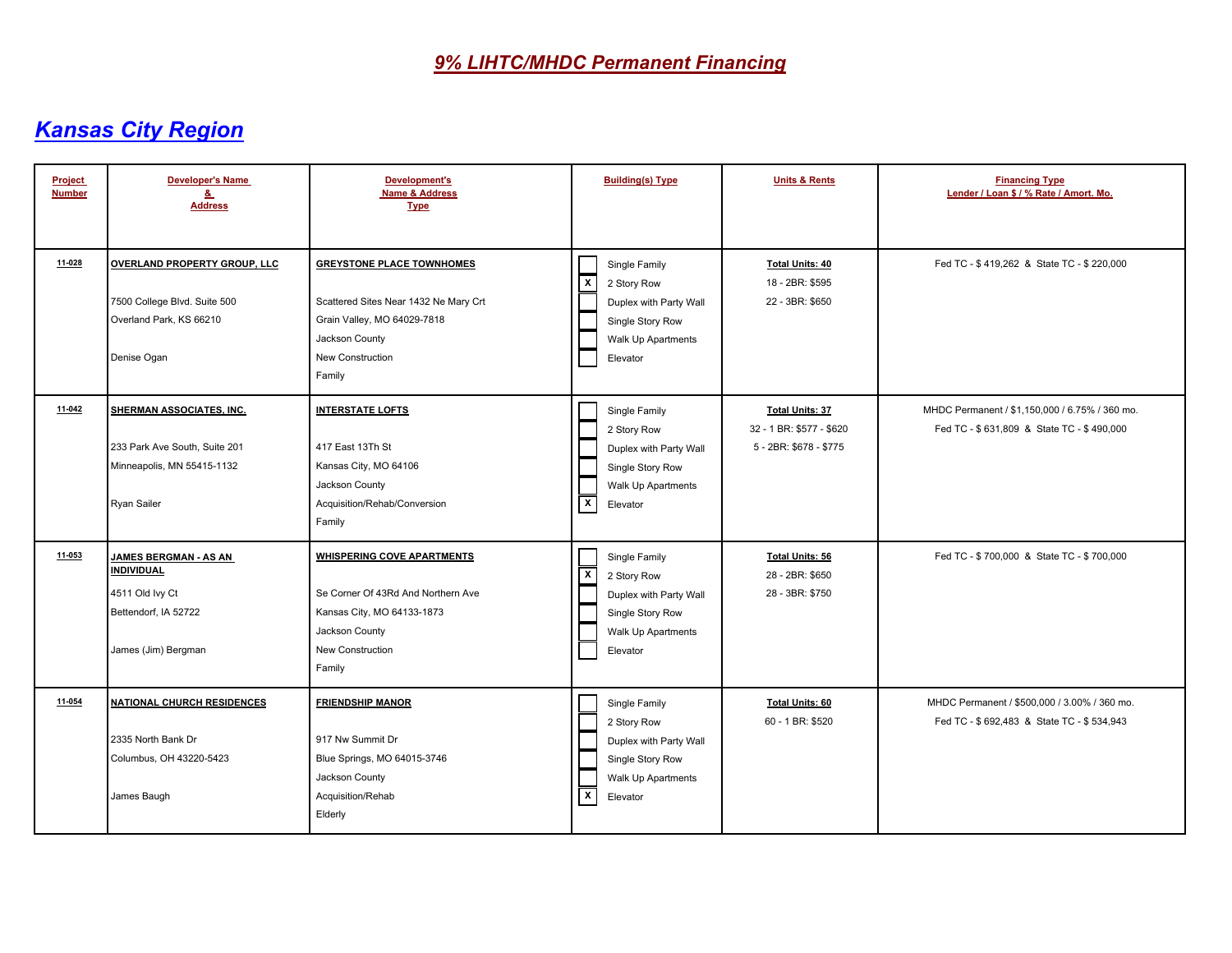| Project<br><b>Number</b> | <b>Developer's Name</b><br>8.<br><b>Address</b>                                                                                         | Development's<br><b>Name &amp; Address</b><br><b>Type</b>                                                                                        | <b>Building(s) Type</b>                                                                                                                   | <b>Units &amp; Rents</b>                                                                          | <b>Financing Type</b><br>Lender / Loan \$ / % Rate / Amort. Mo.                             |
|--------------------------|-----------------------------------------------------------------------------------------------------------------------------------------|--------------------------------------------------------------------------------------------------------------------------------------------------|-------------------------------------------------------------------------------------------------------------------------------------------|---------------------------------------------------------------------------------------------------|---------------------------------------------------------------------------------------------|
| 11-063                   | LDG MULITFAMILY, LLC (LDG)<br>1469 South 4Th St<br>Louisville, KY 40208<br>Justin Hartz                                                 | <b>SILVER SPRINGS</b><br>15215 East Highway 40<br>Kansas City, MO 64136<br>Jackson County<br>New Construction<br>Family                          | Single Family<br>2 Story Row<br>Duplex with Party Wall<br>Single Story Row<br>$\boldsymbol{\mathsf{x}}$<br>Walk Up Apartments<br>Elevator | <b>Total Units: 76</b><br>12 - 1 BR: \$327 - \$548<br>40 - 2BR: \$750<br>24 - 3BR: \$817          | Fed TC - \$800,000 & State TC - \$175,178                                                   |
| 11-064                   | <b>NET GIVER DEVELOPMENT</b><br><b>COMPANY, LLC</b><br>6320 Brookside Plaza, Suite 1300<br>Kansas City, MO 64113<br><b>Kelley Hrabe</b> | <b>ROCKHILL GREENS SENIOR</b><br><b>APARTMENTS</b><br>6606 Troost<br>Kansas City, MO 64131-1233<br>Jackson County<br>New Construction<br>Elderly | Single Family<br>2 Story Row<br>Duplex with Party Wall<br>Single Story Row<br>Walk Up Apartments<br>$\overline{\mathbf{x}}$<br>Elevator   | <b>Total Units: 60</b><br>46 - 1 BR: \$595<br>14 - 2BR: \$630                                     | Fed TC - \$725,000 & State TC - \$725,000                                                   |
| 11-068                   | <b>MRE CAPITAL, LLC</b><br>Po Box 23586<br>Overland Park, KS 66283<br><b>Daniel Sailler</b>                                             | <b>SOMERSET VILLAS</b><br>122Nd And Wornell<br>Kansas City, MO 64145-1119<br>Jackson County<br>New Construction<br>Elderly                       | $\overline{\mathbf{x}}$<br>Single Family<br>2 Story Row<br>Duplex with Party Wall<br>Single Story Row<br>Walk Up Apartments<br>Elevator   | <b>Total Units: 35</b><br>35 - 2BR: \$650                                                         | MHDC Permanent / \$1,400,000 / 6.00% / 360 mo.<br>Fed TC - \$595,000 & State TC - \$595,000 |
| 11-072                   | <b>MCCORMACK BARON SALAZAR</b><br>720 Olive St, Suite 2500<br>St. Louis, MO 63101<br>Ronald Roberts                                     | 18TH & VINE III<br>1900 Vine St<br>Kansas City, MO 64108<br>Jackson County<br>New Construction<br>Family                                         | Single Family<br>2 Story Row<br>Duplex with Party Wall<br>Single Story Row<br>Walk Up Apartments<br>$\overline{\mathbf{x}}$<br>Elevator   | <b>Total Units: 75</b><br>12 - 1 BR: \$568 - \$651<br>54 - 2BR: \$670 - \$771<br>9 - Market Units | MHDC Permanent / \$2,139,493 / 0.0% / 0 mo.<br>Fed TC - \$900,000 & State TC - \$700,000    |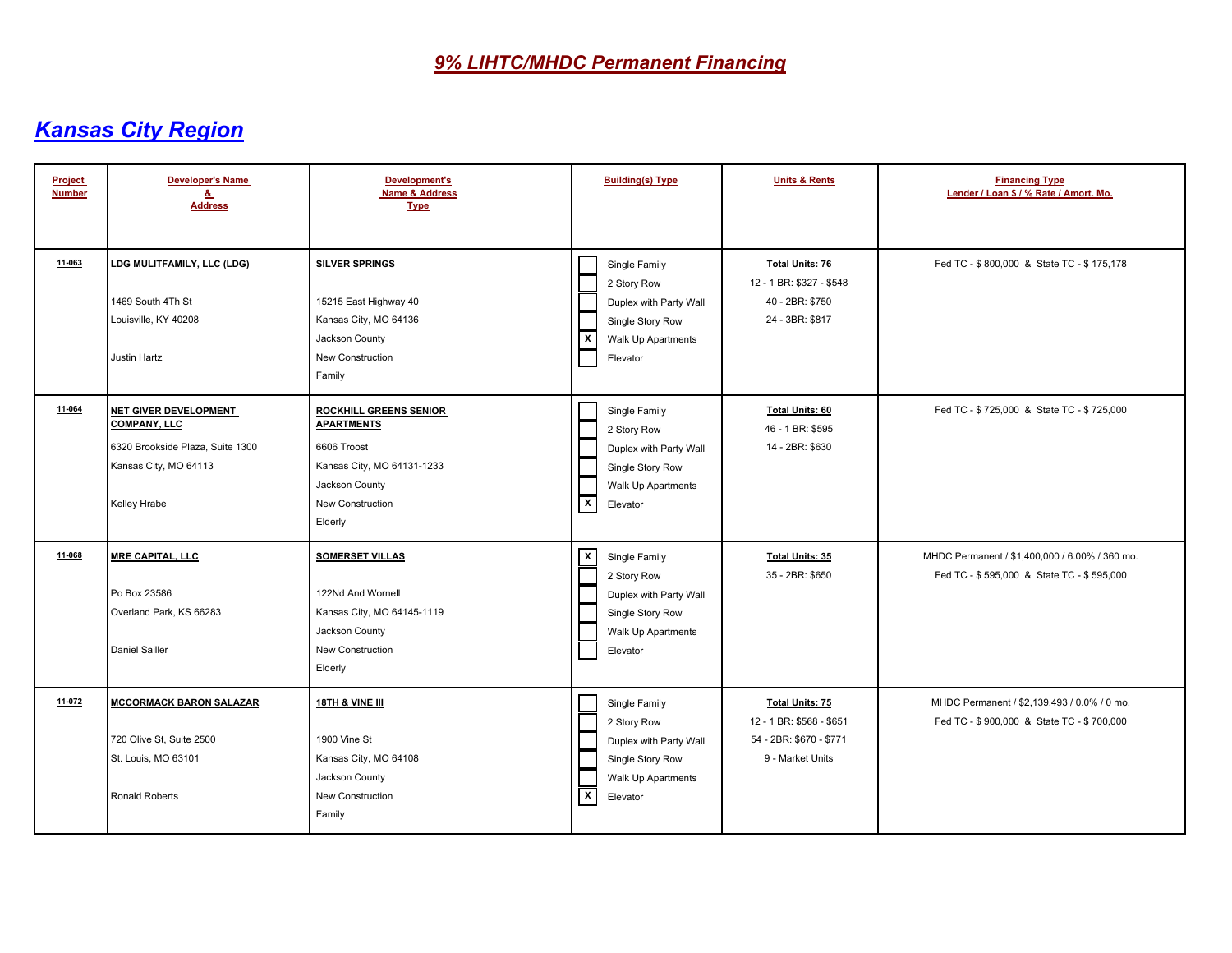| Project<br><b>Number</b> | <b>Developer's Name</b><br>8.<br><b>Address</b>                                                               | Development's<br><b>Name &amp; Address</b><br><b>Type</b>                                                                                         | <b>Building(s) Type</b>                                                                                                                 | <b>Units &amp; Rents</b>                                                        | <b>Financing Type</b><br>Lender / Loan \$ / % Rate / Amort. Mo.                             |
|--------------------------|---------------------------------------------------------------------------------------------------------------|---------------------------------------------------------------------------------------------------------------------------------------------------|-----------------------------------------------------------------------------------------------------------------------------------------|---------------------------------------------------------------------------------|---------------------------------------------------------------------------------------------|
| 11-073                   | ATLAS PROPS, INC.<br>1055 Foch St<br>Fort Worth, TX 76017-2919<br>Jordon Ringel                               | THE PABST LOFTS<br>2107 Central St<br>Kansas City, MO 64108<br>Jackson County<br>Acquisition/Rehab/Conversion<br>Family                           | Single Family<br>2 Story Row<br>Duplex with Party Wall<br>Single Story Row<br>Walk Up Apartments<br>$\overline{\mathbf{x}}$<br>Elevator | <b>Total Units: 62</b><br>18 - 1 BR: \$550<br>41 - 2BR: \$700<br>3 - 3BR: \$800 | Fed TC - \$650,000 & State TC - \$400,000                                                   |
| 11-075                   | JES DEV CO, INC.<br>206 Peach Way<br>Columbia, MO 65203-4905<br>Robert A. Ring                                | <b>HARRISONVILLE HEIGHTS II</b><br>Near 400 Jesi Dr<br>Harrisonville, MO 64701<br>Cass County<br>New Construction<br>Elderly                      | Single Family<br>2 Story Row<br>$\mathbf{x}$<br>Duplex with Party Wall<br>Single Story Row<br>Walk Up Apartments<br>Elevator            | <b>Total Units: 36</b><br>36 - 2BR: \$510                                       | MHDC Permanent / \$620,000 / 4.00% / 360 mo.<br>Fed TC - \$677,352 & State TC - \$677,352   |
| 11-078                   | MOCAP DEVELOPMENT COMPANY,<br>LLC.<br>Po Box 104960<br>Jefferson City, MO 65110-4960<br><b>Charles Pierce</b> | <b>RESIDENCES AT LIBERTY PLACE, II</b><br>Progress St<br>Liberty, MO 64068<br>Jackson County<br>New Construction<br>Elderly                       | Single Family<br>2 Story Row<br>Duplex with Party Wall<br>Single Story Row<br>Walk Up Apartments<br>$\overline{\mathbf{x}}$<br>Elevator | <b>Total Units: 42</b><br>42 - 2BR: \$575                                       | MHDC Permanent / \$2,000,000 / 1.00% / 360 mo.<br>Fed TC - \$700,000 & State TC - \$700,000 |
| 11-088                   | <b>SWOPE COMMUNITY BUILDERS</b><br>4001 Blue Parkway, Suite 102<br>Kansas City, MO 64130<br>William H. Jones  | <b>SWOPE FAMILY HOUSING</b><br><b>DEVELOPMENT</b><br>32Nd & Brighton Ave<br>Kansas City, MO 64128<br>Jackson County<br>New Construction<br>Family | Single Family<br>2 Story Row<br>Duplex with Party Wall<br>Single Story Row<br>Walk Up Apartments<br>$\pmb{\mathsf{x}}$<br>Elevator      | <b>Total Units: 48</b><br>27 - 1 BR: \$450<br>15 - 2BR: \$550<br>6 - 3BR: \$600 | MHDC Permanent / \$672,000 / 4.50% / 360 mo.<br>Fed TC - \$887,219 & State TC - \$378,500   |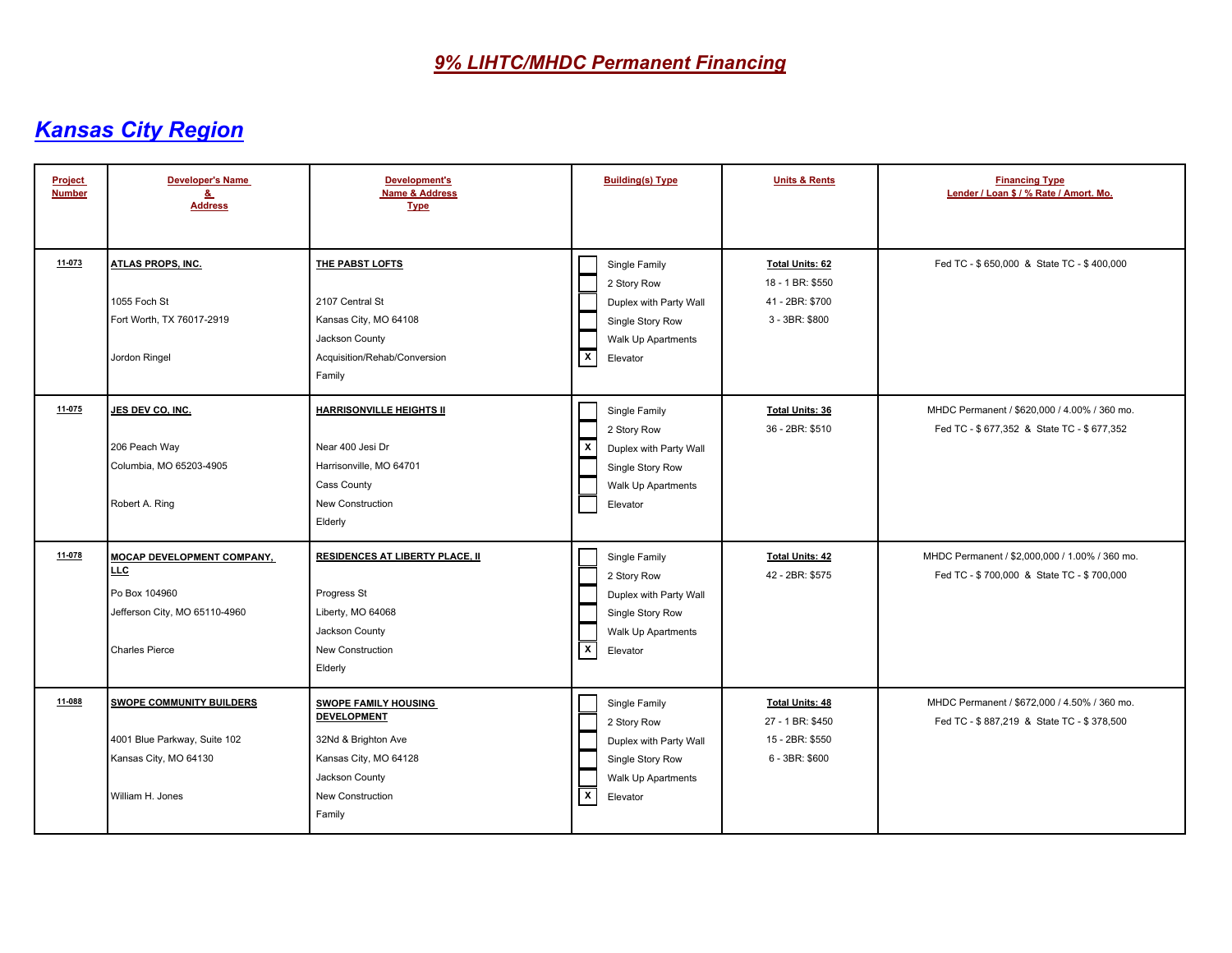| <b>Project</b><br><b>Number</b> | <b>Developer's Name</b><br>&<br><b>Address</b>                                                                           | <b>Development's</b><br><b>Name &amp; Address</b><br><b>Type</b>                                                                           | <b>Building(s) Type</b>                                                                                                                   | <b>Units &amp; Rents</b>                                                                | <b>Financing Type</b><br>Lender / Loan \$ / % Rate / Amort. Mo.                     |
|---------------------------------|--------------------------------------------------------------------------------------------------------------------------|--------------------------------------------------------------------------------------------------------------------------------------------|-------------------------------------------------------------------------------------------------------------------------------------------|-----------------------------------------------------------------------------------------|-------------------------------------------------------------------------------------|
| 11-089                          | DLS HISTORIC DEVELOPER IV, LLC<br>4510 Belleview Suite 300<br>Kansas City, MO 64111-3538<br>Dale Schulte                 | <b>COLUMBIA LOFTS</b><br>2006 Wyandotte<br>Kansas City, MO 64108-1926<br>Jackson County<br>Acquisition/Rehab/Conversion<br>Family          | Single Family<br>2 Story Row<br>Duplex with Party Wall<br>Single Story Row<br>Walk Up Apartments<br>$\overline{\mathbf{x}}$<br>Elevator   | <b>Total Units: 35</b><br>30 - 1 BR: \$500 - \$530<br>5 - 2BR: \$700                    | Fed TC - \$468,827 & State TC - \$468,827                                           |
| 11-090                          | <b>SDF DEVELOPMENT, LLC</b><br>8109 Nw Hillside Dr<br>Kansas City, MO 64152-1628<br>Steven D. Foutch                     | <b>WINFIELD PLACE APARTMENTS</b><br>2610 East 11Th St<br>Kansas City, MO 64127-1314<br>Jackson County<br>Rehabilitation<br>Family          | Single Family<br>2 Story Row<br>Duplex with Party Wall<br>Single Story Row<br>$\boldsymbol{\mathsf{x}}$<br>Walk Up Apartments<br>Elevator | <b>Total Units: 50</b><br>19 - 1 BR: \$571 - \$589<br>24 - 2BR: \$699<br>7 - 3BR: \$731 | Fed TC - \$672,000 & State TC - \$400,000                                           |
| 11-091                          | <b>GARRISON COMMUNITY</b><br>DEVELOPMENT LLC FKA GARRISON<br>416 E 3Rd St<br>Kansas City, MO 64106<br>Garrison Hassenflu | <b>COLDWATER VILLAGE</b><br>501 Ne Missouri Rd<br>Lee'S Summit, MO 64086-5834<br>Jackson County<br>New Construction<br>Elderly             | Single Family<br>2 Story Row<br>Duplex with Party Wall<br>Single Story Row<br>Walk Up Apartments<br>$\overline{\mathbf{x}}$<br>Elevator   | <b>Total Units: 36</b><br>30 - 1 BR: \$500<br>6 - 2BR: \$600                            | MHDC Permanent / \$550,000 / 1.00% / 480 mo.<br>Fed TC - \$672,202 & State TC - \$0 |
| 11-092                          | <b>GARRISON COMMUNITY</b><br>DEVELOPMENT LLC FKA GARRISON<br>416 E 3Rd St<br>Kansas City, MO 64106<br>Garrison Hassenflu | <b>MT WASHINGTON</b><br>570 South Evanston Ave<br>Independence, MO 64053-1506<br>Jackson County<br>Acquisition/Rehab/Conversion<br>Elderly | Single Family<br>2 Story Row<br>Duplex with Party Wall<br>Single Story Row<br>Walk Up Apartments<br>$\pmb{\mathsf{x}}$<br>Elevator        | <b>Total Units: 32</b><br>10 - 1 BR: \$500<br>22 - 2BR: \$550                           | Fed TC - \$517,000 & State TC - \$0                                                 |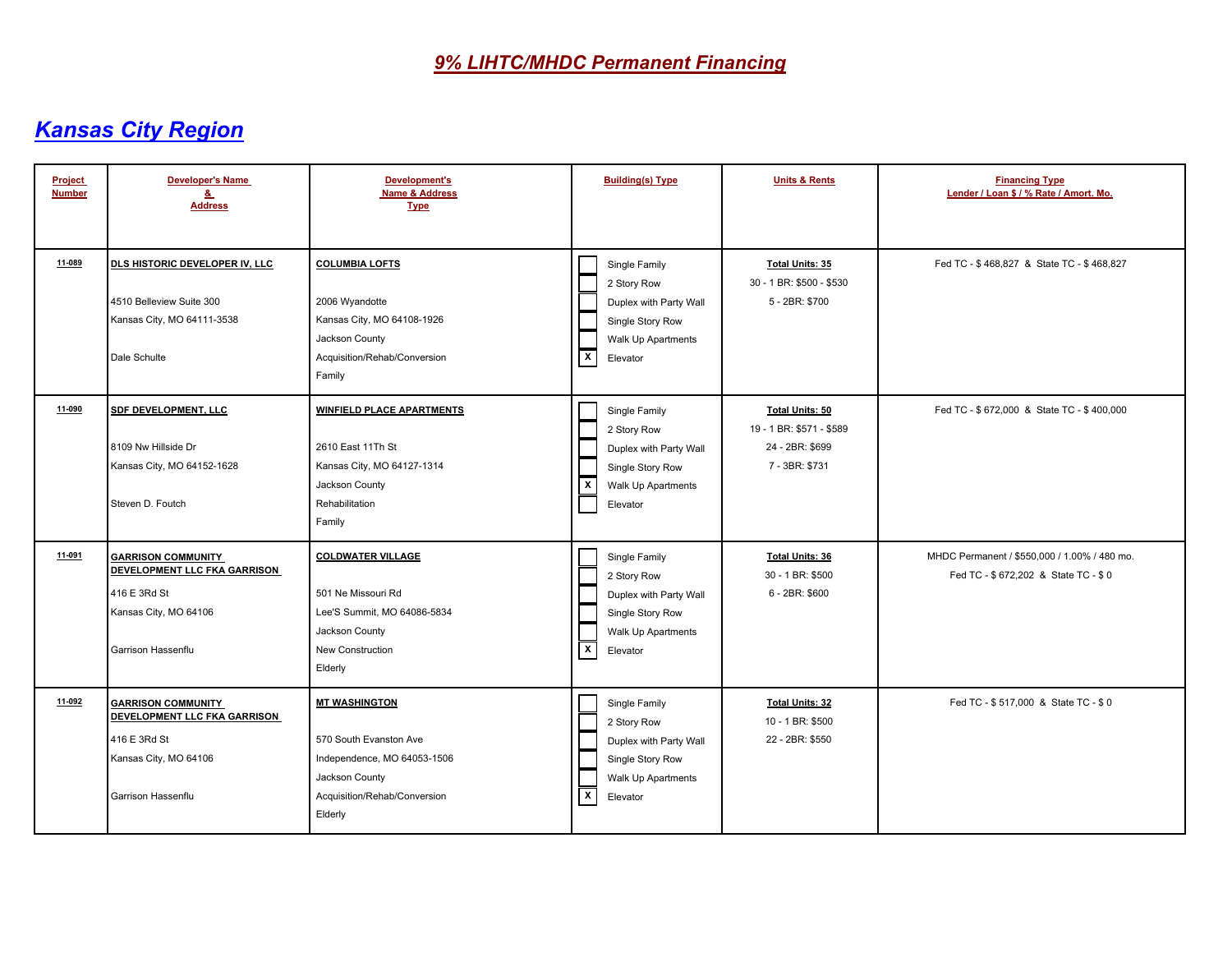| <b>Project</b><br><b>Number</b> | <b>Developer's Name</b><br><b>Address</b>                                                                                            | Development's<br>Name & Address<br><b>Type</b>                                                                                                   | <b>Building(s) Type</b>                                                                                             | <b>Units &amp; Rents</b>                                                        | <b>Financing Type</b><br>Lender / Loan \$ / % Rate / Amort. Mo.                             |
|---------------------------------|--------------------------------------------------------------------------------------------------------------------------------------|--------------------------------------------------------------------------------------------------------------------------------------------------|---------------------------------------------------------------------------------------------------------------------|---------------------------------------------------------------------------------|---------------------------------------------------------------------------------------------|
| 11-093                          | TOPSAIL DEVELOPMENT, INC.<br>4201 Ne Lakewood Way<br>Lee'S Summit, MO 64064                                                          | <b>GREEN POINTE VILLAGE</b><br>5508 East 55Th St<br>Raytown, MO 64133-3238<br>Jackson County                                                     | Single Family<br>2 Story Row<br>Duplex with Party Wall<br>Single Story Row<br>l X<br>Walk Up Apartments             | <b>Total Units: 68</b><br>8 - 1 BR: \$543<br>34 - 2BR: \$614<br>26 - 3BR: \$720 | MHDC Permanent / \$3,052,000 / 4.50% / 360 mo.<br>Fed TC - \$700,000 & State TC - \$700,000 |
|                                 | Donna M. Lilley                                                                                                                      | <b>New Construction</b><br>Family                                                                                                                | Elevator                                                                                                            |                                                                                 |                                                                                             |
| 11-095                          | <u>EXCEL HEALTH SERVICES INC.</u><br>D/B/A EXCEL DEVELOPMENT GROUP<br>5101 Central Park Dr<br>Lincoln, NE 68504<br><b>Bill Caton</b> | <b>HERITAGE TOWNHOMES AT 12TH</b><br><b>STREET</b><br>12Th And Woodland<br>Kansas City, MO 64127<br>Jackson County<br>New Construction<br>Family | Single Family<br>  X<br>2 Story Row<br>Duplex with Party Wall<br>Single Story Row<br>Walk Up Apartments<br>Elevator | <b>Total Units: 38</b><br>14 - 2BR: \$150 - \$499<br>24 - 3BR: \$175 - \$599    | MHDC Permanent / \$32,000 / 1.00% / 360 mo.<br>Fed TC - \$960,617 & State TC - \$480,308    |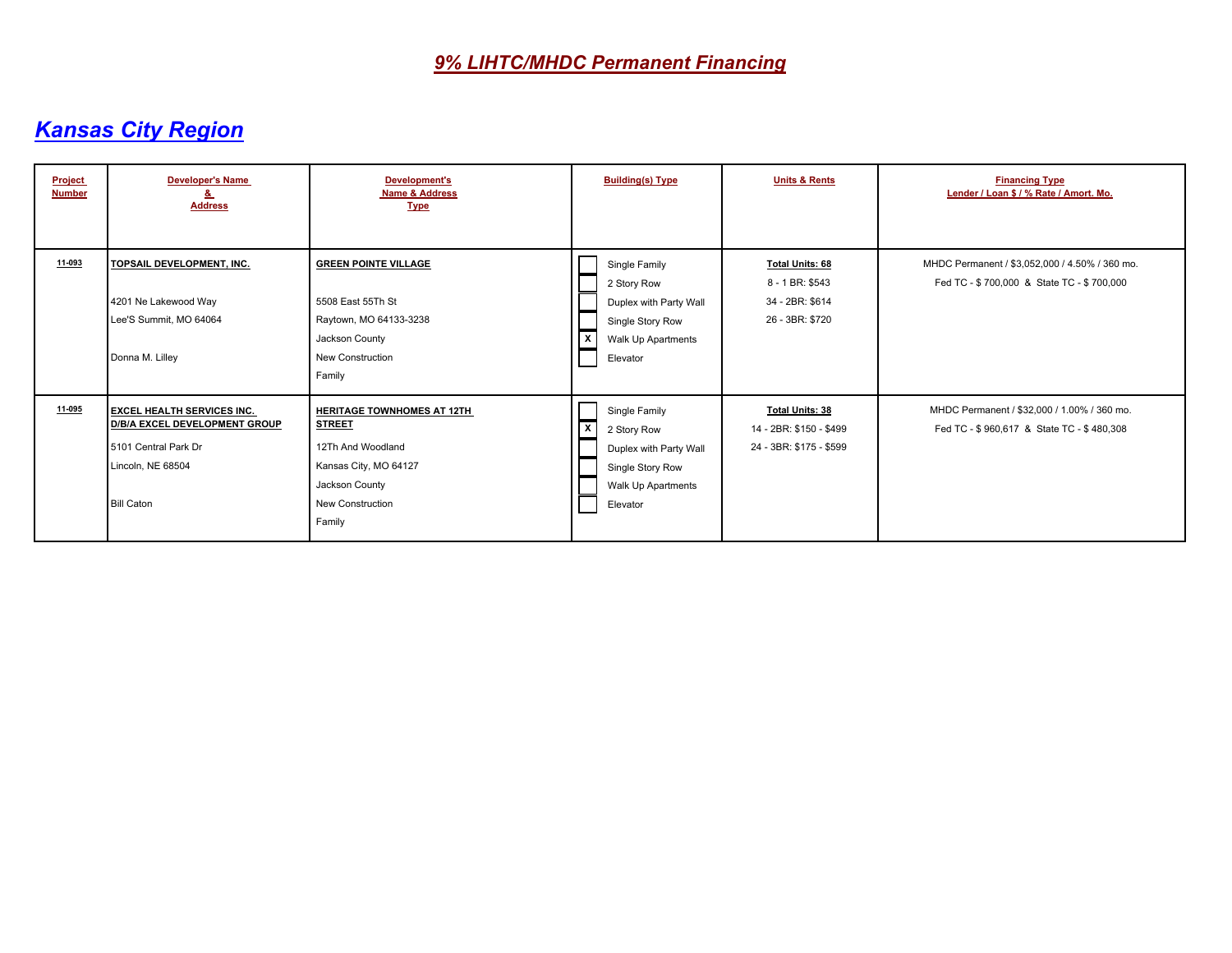| Project<br><b>Number</b> | <b>Developer's Name</b><br><u>&amp;</u><br><b>Address</b>                                                           | <b>Development's</b><br><b>Name &amp; Address</b><br><b>Type</b>                                                                                   | <b>Building(s) Type</b>                                                                                                                                | <b>Units &amp; Rents</b>                                                                          | <b>Financing Type</b><br>Lender / Loan \$ / % Rate / Amort. Mo.                                                                              |
|--------------------------|---------------------------------------------------------------------------------------------------------------------|----------------------------------------------------------------------------------------------------------------------------------------------------|--------------------------------------------------------------------------------------------------------------------------------------------------------|---------------------------------------------------------------------------------------------------|----------------------------------------------------------------------------------------------------------------------------------------------|
| 11-401-TE                | INTERCONTINENTAL AFFORDABLE<br>HOUSING, INC.<br>2090 N Tustin Ave, Suite 250-B<br>Santa Ana, CA 92705<br>Jey Samuel | PENNBROOKE APARTMENTS<br>604 W. 10Th St<br>Kansas City, MO 64105-1304<br>Jackson County<br>Acquisition/Rehab<br>Family                             | Single Family<br>2 Story Row<br>Duplex with Party Wall<br>Single Story Row<br>  x<br>Walk Up Apartments<br>Elevator                                    | <b>Total Units: 65</b><br>11 - Studio: \$600<br>49 - 1 BR: \$750<br>5 - 2BR: \$850                | Fed TC - \$ 209,038 & State TC - \$ 0                                                                                                        |
| 11-402-TE                | INTERCONTINENTAL AFFORDABLE<br>HOUSING, INC.<br>2090 N Tustin Ave. Suite 250-B<br>Santa Ana, CA 92705<br>Jey Samuel | <b>ALCAZAR APARTMENTS</b><br>3906 Baltimore, 105 And 109 W, 39Th St<br>Kansas City, MO 64111-2277<br>Jackson County<br>Acquisition/Rehab<br>Family | Single Family<br>2 Story Row<br>Duplex with Party Wall<br>Single Story Row<br>Walk Up Apartments<br>$\mathbf{x}$<br>Elevator                           | <b>Total Units: 142</b><br>15 - Studio: \$600<br>111 - 1 BR: \$680 - \$700<br>16 - 2BR: \$810     | Fed TC - \$360,655 & State TC - \$0                                                                                                          |
| 11-406-TE                | SOUTHPORT-YARCO, LLC<br>7920 Ward Parkway<br>Kansas City, MO 64114-2017<br>Stuart P. Hunt                           | FRIENDSHIP VILLAGE APARTMENTS<br>3901 E. 56Th Terrace<br>Kansas City, MO 64130-4308<br>Jackson County<br>Acquisition/Rehab<br>Family               | Single Family<br>Γx<br>2 Story Row<br>$\boldsymbol{\mathsf{x}}$<br>Duplex with Party Wall<br>Single Story Row<br>  x<br>Walk Up Apartments<br>Elevator | <b>Total Units: 145</b><br>11 - 1 BR: \$575<br>44 - 2BR: \$615 - \$795<br>90 - 3BR: \$745 - \$865 | MHDC Permanent / \$4,350,000 / 5.50% / 360 mo.<br>MHDC Permanent / \$1,500,000 / 0.0% / 600 mo.<br>Fed TC - \$450,485 & State TC - \$450,485 |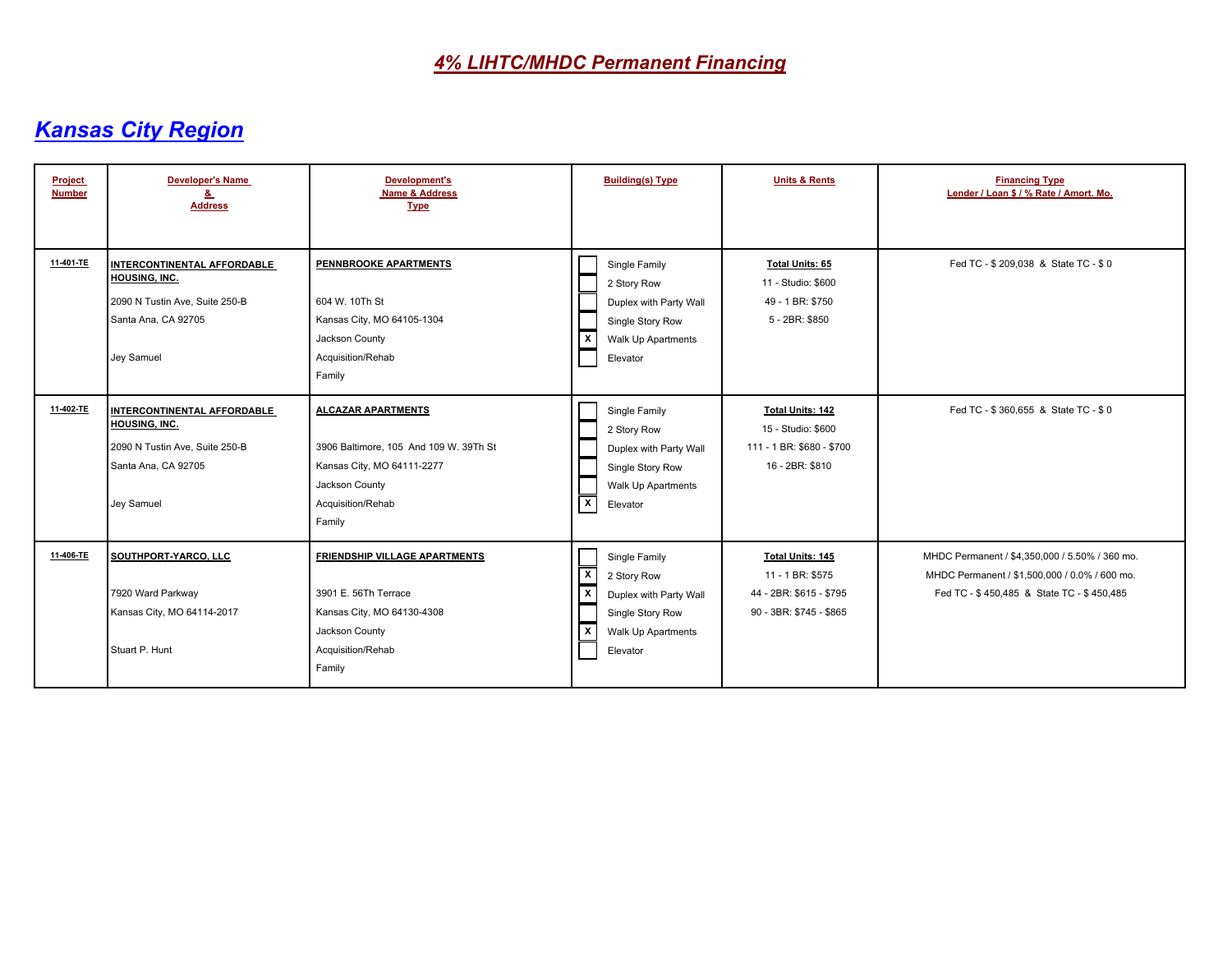| <b>Project</b><br><b>Number</b> | <b>Developer's Name</b><br>&<br><b>Address</b>                                                                               | Development's<br><b>Name &amp; Address</b><br><b>Type</b>                                                                                                             | <b>Building(s) Type</b>                                                                                                        | <b>Units &amp; Rents</b>                                                         | <b>Financing Type</b><br>Lender / Loan \$ / % Rate / Amort. Mo.                           |
|---------------------------------|------------------------------------------------------------------------------------------------------------------------------|-----------------------------------------------------------------------------------------------------------------------------------------------------------------------|--------------------------------------------------------------------------------------------------------------------------------|----------------------------------------------------------------------------------|-------------------------------------------------------------------------------------------|
| 11-001                          | COUNTRY RIDGE DEVELOPMENT<br><b>COMPANY, LLC</b><br>153 S. Payne Stewart Dr<br>Branson, MO 65616<br>Matt Catanese            | <b>VALLEY RIDGE RESIDENCES III</b><br>2026 Bird Rd<br>Branson, MO 65616-3699<br><b>Taney County</b><br>New Construction<br>Family                                     | Single Family<br>⊺×<br>2 Story Row<br>Duplex with Party Wall<br>Single Story Row<br>Walk Up Apartments<br>Elevator             | <b>Total Units: 44</b><br>25 - 2BR: \$460<br>14 - 3BR: \$510<br>5 - Market Units | MHDC Permanent / \$750,000 / 5.00% / 360 mo.<br>Fed TC - \$477,776 & State TC - \$300,000 |
| 11-002                          | <b>GHCAA &amp; LRG CONSULTING AND</b><br>DEVELOPMENT INC.<br>1405 Nw Cedar Ct<br>Grain Valley, MO 64029-8368<br>Lela Gruebel | <b>GRAND RIVER ESTATES</b><br>205 Park Lane And 555 W. Mohawk Rd<br>Chillicothe, MO 64601-0000<br>Livingston County<br>New + Acquisition/Rehab<br>Family              | Single Family<br>⊺x<br>2 Story Row<br>Duplex with Party Wall<br>⊺⊼<br>Single Story Row<br>Walk Up Apartments<br>Elevator       | <b>Total Units: 72</b><br>48 - 1 BR: \$340<br>24 - 2BR: \$415                    | Fed TC - \$653,525 & State TC - \$653,525                                                 |
| 11-003                          | <b>LRG CONSULTING AND</b><br>DEVELOPMENT INC.<br>1405 Nw Cedar Ct<br>Grain Valley, MO 64029-6368<br>Lela Gruebel             | <b>LINDENWOOD ESTATES L.P.</b><br>710 - 942 Timberline Dr, 710 - 751 Skye View Crt<br>Farmington, MO 63640<br>St Francois County<br><b>New Construction</b><br>Family | $\overline{x}$<br>Single Family<br>2 Story Row<br>Duplex with Party Wall<br>Single Story Row<br>Walk Up Apartments<br>Elevator | <b>Total Units: 32</b><br>22 - 3BR: \$575<br>3 - 4BR: \$650<br>7 - Market Units  | Fed TC - \$513,000 & State TC - \$513,000                                                 |
| 11-004                          | RED-WOOD DEVELOPMENT, INC<br>3609 E 20Th<br>Joplin, MO 64801-5849<br>Ralph F Schroeder                                       | <b>FORSYTH MEADOWS, LP</b><br>329 Main St<br>Forsyth, MO 65653-5607<br><b>Taney County</b><br>Acquisition/Rehab<br>Elderly                                            | Single Family<br>2 Story Row<br>Duplex with Party Wall<br>$\overline{x}$<br>Single Story Row<br>Walk Up Apartments<br>Elevator | <b>Total Units: 40</b><br>36 - 1 BR: \$360<br>4 - 2BR: \$390                     | Fed TC - \$513,000 & State TC - \$490,000                                                 |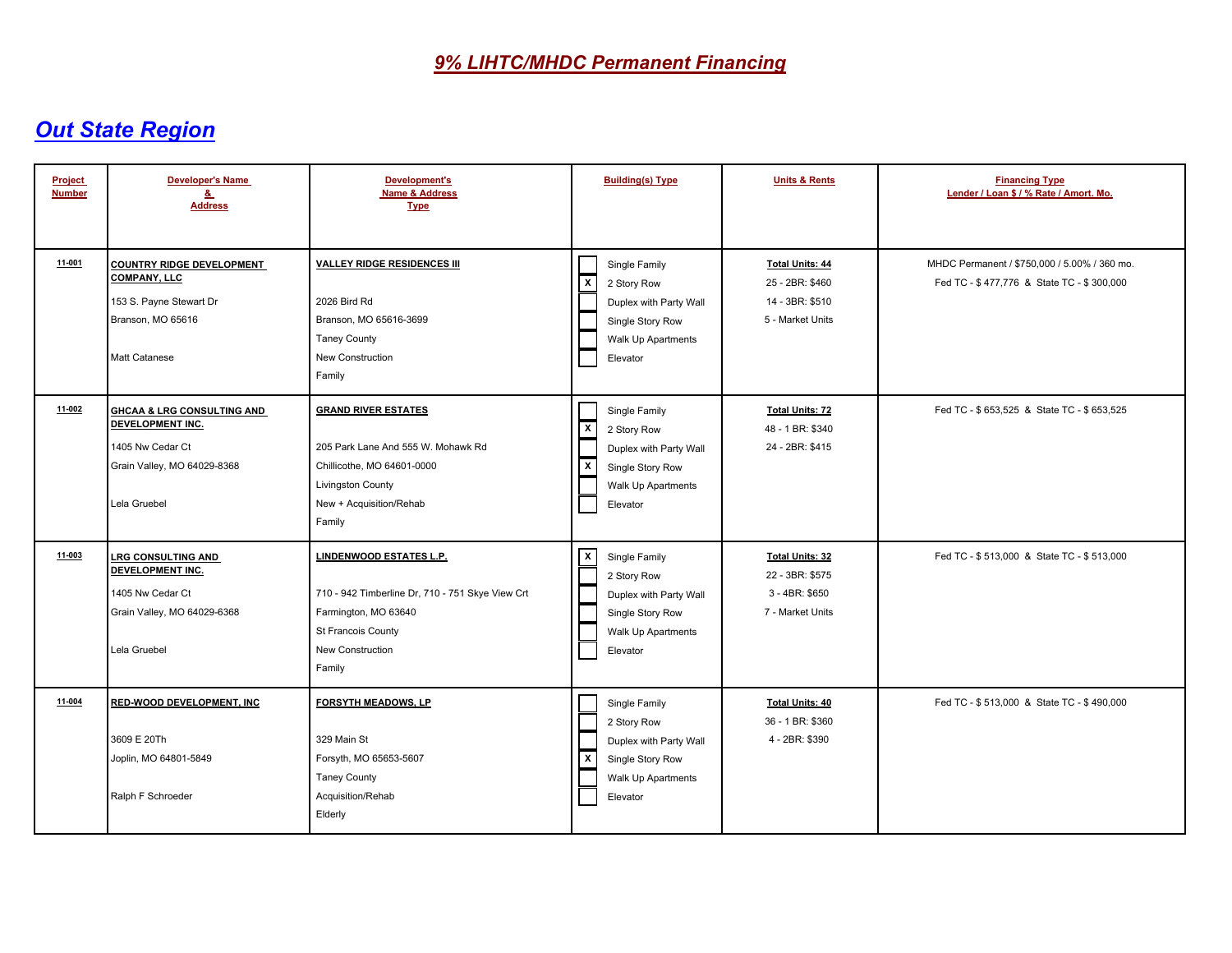| <b>Project</b><br><b>Number</b> | <b>Developer's Name</b><br>&<br><b>Address</b>                                                                        | Development's<br>Name & Address<br><b>Type</b>                                                                                                  | <b>Building(s) Type</b>                                                                                                                   | <b>Units &amp; Rents</b>                                     | <b>Financing Type</b><br>Lender / Loan \$ / % Rate / Amort. Mo.                                                                         |
|---------------------------------|-----------------------------------------------------------------------------------------------------------------------|-------------------------------------------------------------------------------------------------------------------------------------------------|-------------------------------------------------------------------------------------------------------------------------------------------|--------------------------------------------------------------|-----------------------------------------------------------------------------------------------------------------------------------------|
| $11 - 005$                      | <b>DELTA AREA COMMUNITY</b><br>DEVELOPMENT CORPORATION<br>99 Skyview Rd<br>Portageville, MO 63873<br>Adelia J. Barham | <b>ALLGEIER MANOR</b><br>501 W. Hadley St<br>Aurora, MO 0<br>Lawrence County<br>Acquisition/Rehab<br>Elderly                                    | Single Family<br>2 Story Row<br>Duplex with Party Wall<br>X<br>Single Story Row<br>Walk Up Apartments<br>Elevator                         | <b>Total Units: 48</b><br>48 - 1 BR: \$380                   | MHDC Permanent / \$298,138 / 1.00% / 360 mo.<br>Fed TC - \$ 297,552 & State TC - \$ 297,552                                             |
| 11-006                          | MACO DEVELOPMENT COMPANY,<br>L.L.C.<br>111 N. Main St<br>Clarkton, MO 63837-0068<br>Jason Maddox                      | <b>COURTYARD ESTATES</b><br>1268/1270 Lambert Ln<br>West Plains, MO 65775-3352<br><b>Howell County</b><br>New Construction<br>Elderly           | Single Family<br>2 Story Row<br>Duplex with Party Wall<br>$\boldsymbol{\mathsf{x}}$<br>Single Story Row<br>Walk Up Apartments<br>Elevator | <b>Total Units: 34</b><br>5 - 1 BR: \$355<br>29 - 2BR: \$400 | Fed TC - \$530,827 & State TC - \$326,447                                                                                               |
| 11-007                          | <b>MACO DEVELOPMENT COMPANY,</b><br>L.L.C.<br>111 N. Main St<br>Clarkton, MO 63837-0068<br>Jason Maddox               | <b>OAKVIEW APARTMENTS III</b><br>777 And 795 East Outer Rd<br>Poplar Bluff, MO 63901-6882<br><b>Butler County</b><br>New Construction<br>Family | Single Family<br>2 Story Row<br>Duplex with Party Wall<br>Single Story Row<br>$\boldsymbol{\mathsf{x}}$<br>Walk Up Apartments<br>Elevator | <b>Total Units: 40</b><br>40 - 2BR: \$375 - \$415            | MHDC Permanent / \$490,000 / 1.00% / 360 mo.<br>MHDC Permanent / \$300,006 / 1.00% / 0 mo.<br>Fed TC - \$458,924 & State TC - \$458,924 |
| 11-008                          | <b>MACO DEVELOPMENT COMPANY,</b><br>L.L.C.<br>111 N. Main St<br>Clarkton, MO 63837-0068<br>Jason Maddox               | <b>LASALLE ESTATES</b><br>Baldwin Dr & Lasalle Ave<br>Cape Girardeau, MO 63701<br>Cape Girardeau County<br>New Construction<br>Elderly          | Single Family<br>2 Story Row<br>$\mathbf x$<br>Duplex with Party Wall<br>Single Story Row<br>Walk Up Apartments<br>Elevator               | <b>Total Units: 40</b><br>40 - 2BR: \$455                    | MHDC Permanent / \$756,562 / 1.00% / 360 mo.<br>Fed TC - \$581,478 & State TC - \$581,478                                               |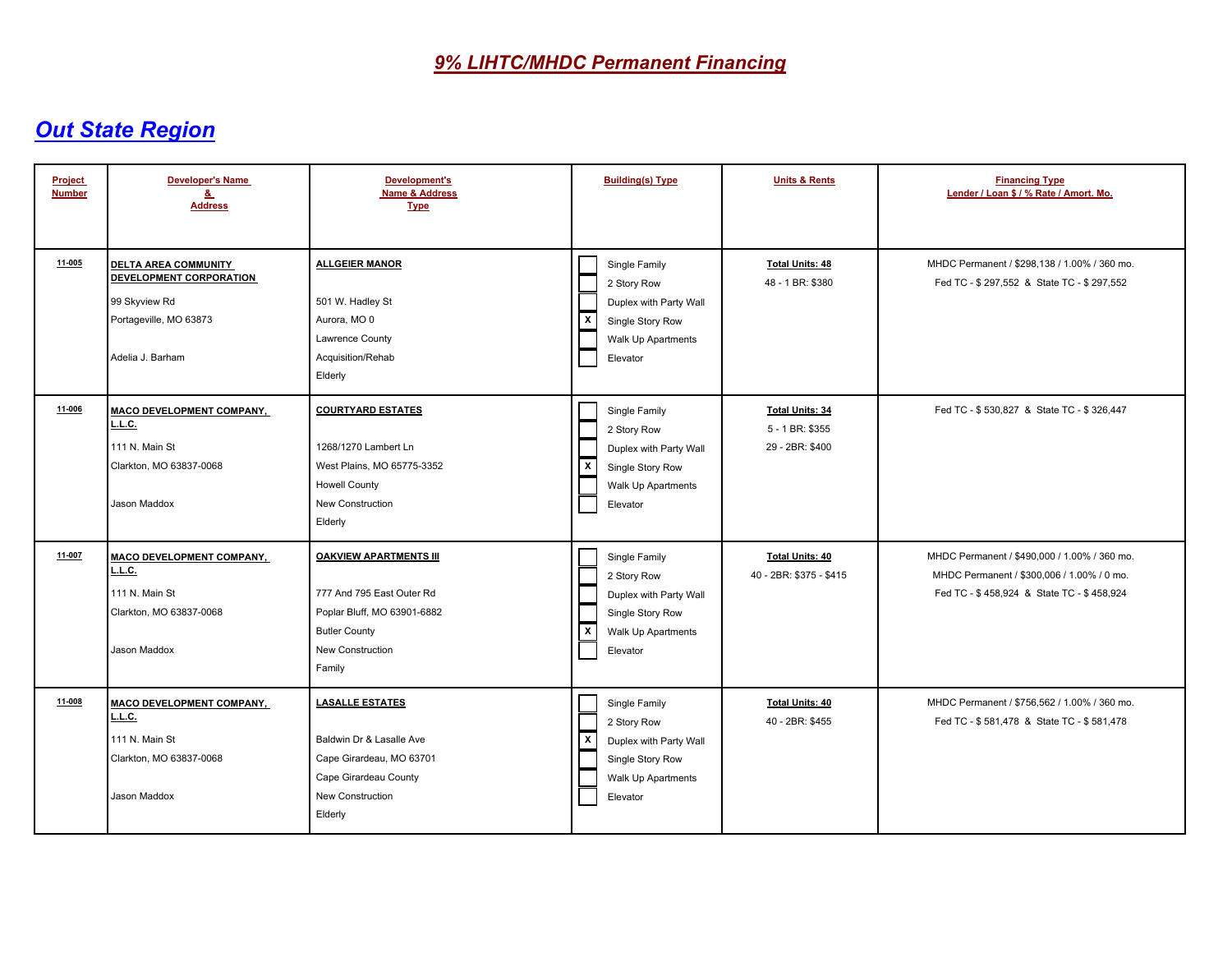| <b>Project</b><br><b>Number</b> | <b>Developer's Name</b><br>&<br><b>Address</b>                                                                                | Development's<br><b>Name &amp; Address</b><br><b>Type</b>                                                                                                                                  | <b>Building(s) Type</b>                                                                                                              | <b>Units &amp; Rents</b>                                              | <b>Financing Type</b><br>Lender / Loan \$ / % Rate / Amort. Mo.                           |
|---------------------------------|-------------------------------------------------------------------------------------------------------------------------------|--------------------------------------------------------------------------------------------------------------------------------------------------------------------------------------------|--------------------------------------------------------------------------------------------------------------------------------------|-----------------------------------------------------------------------|-------------------------------------------------------------------------------------------|
| 11-009                          | NORTH EAST COMMUNITY ACTION<br><b>CORPORATION</b><br>16 N Crt St, Po Box 470<br>Bowling Green, MO 63334<br>Carla Potts        | <b>FAIRVIEW ESTATES PHASE II</b><br>Fairview Crt<br>Montgomery City, MO 63361<br>Montgomery County<br>New Construction<br>Family                                                           | $\sqrt{x}$<br>Single Family<br>2 Story Row<br>Duplex with Party Wall<br>Single Story Row<br>Walk Up Apartments<br>Elevator           | <b>Total Units: 17</b><br>17 - 3BR: \$450                             | MHDC Permanent / \$3.341.339 / 0.0% / 0 mo.                                               |
| 11-010                          | <b>GARDNER DEVELOPMENT, LLC</b><br>1414 E. Primrose, Suite 100<br>Springfield, MO 65804-4290<br>Tammi Creason                 | <b>VILLAS AT HAWTHORN</b><br>Near 1026 Hawthorn Village Dr<br>Warrenton, MO 63383-2917<br><b>Warren County</b><br>New Construction<br>Family                                               | Single Family<br>2 Story Row<br>Duplex with Party Wall<br>Γx<br>Single Story Row<br>⊺⊼<br>Walk Up Apartments<br>Elevator             | <b>Total Units: 48</b><br>30 - 2BR: \$410<br>18 - 3BR: \$480          | MHDC Permanent / \$850,000 / 1.00% / 360 mo.<br>Fed TC - \$870,000 & State TC - \$700,000 |
| 11-011                          | <b>GARDNER DEVELOPMENT, LLC</b><br>1414 E. Primrose, Suite 100<br>Springfield, MO 65804-4290<br>Tammi Creason                 | <b>BROOKSIDE TERRACE ESTATES</b><br>Near Business Hwy 60 & Terrace Dr<br>Aurora, MO 65605-1996<br>Lawrence County<br>New Construction<br>Family                                            | ⊺×<br>Single Family<br>2 Story Row<br>Duplex with Party Wall<br>Single Story Row<br>Walk Up Apartments<br>Elevator                   | <b>Total Units: 30</b><br>24 - 3BR: \$486 - \$500<br>6 - Market Units | MHDC Permanent / \$920,000 / 1.00% / 300 mo.<br>Fed TC - \$470,276 & State TC - \$470,276 |
| 11-013                          | <b>HARRY S TRUMAN COMMUNITY</b><br>DEVELOPMENT CORP.<br>800 E. Pennell<br>Carl Junction, MO 64834-1234<br>Michael T. Williams | <b>CARL JUNCTION SENIOR DUPLEX</b><br><b>PROJECT</b><br>Ne Corner Of North Elliott And West Walnut (Z Hwy)<br>Carl Junction, MO 64834-1234<br>Jasper County<br>New Construction<br>Elderly | Single Family<br>2 Story Row<br>$\boxed{\textsf{x}}$<br>Duplex with Party Wall<br>Single Story Row<br>Walk Up Apartments<br>Elevator | <b>Total Units: 14</b><br>14 - 2BR: \$400                             | MHDC Permanent / \$2,183,070 / 0.0% / 0 mo.                                               |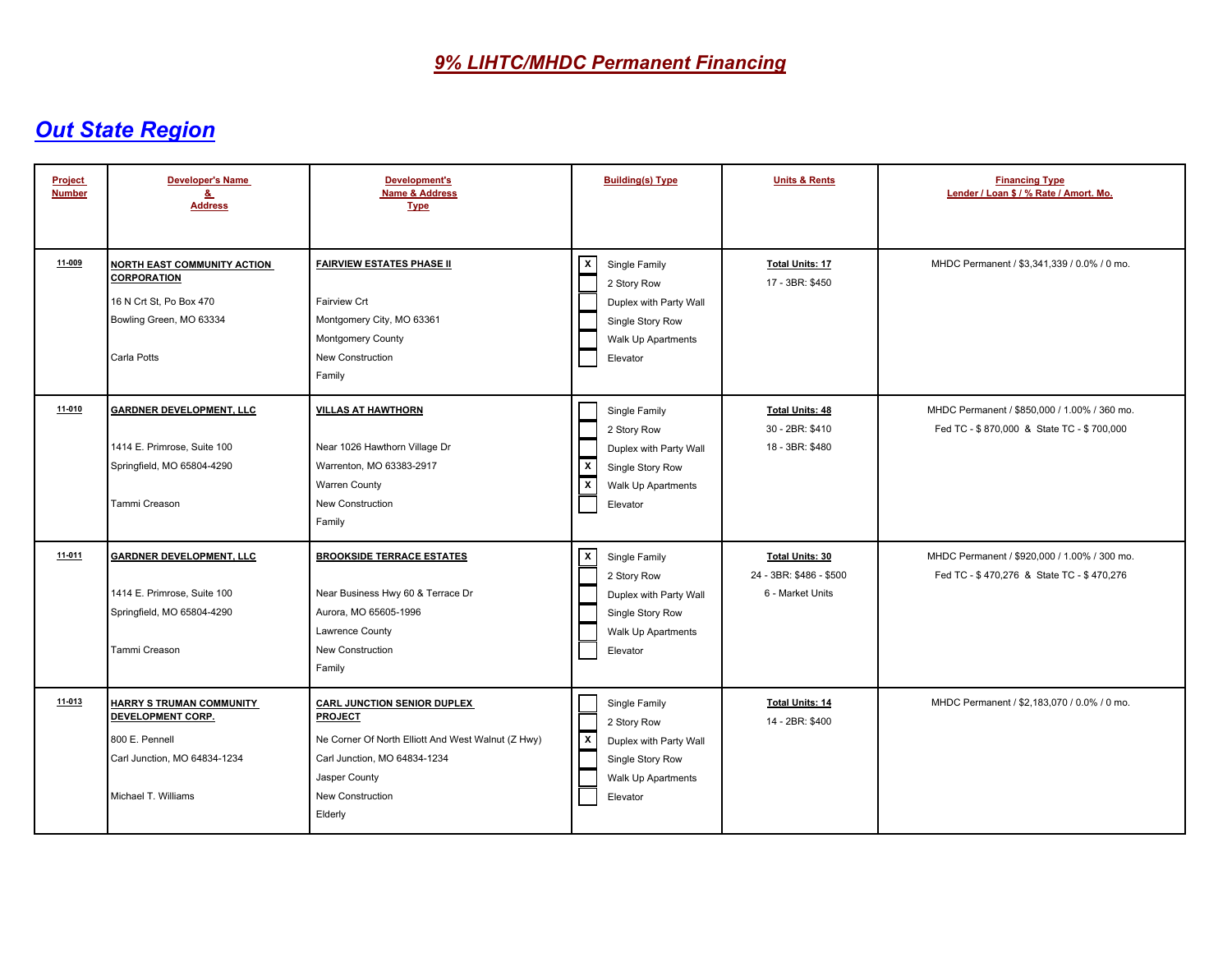| Project<br><b>Number</b> | <b>Developer's Name</b><br>&<br><b>Address</b>                                                                                 | Development's<br>Name & Address<br><b>Type</b>                                                                                                                  | <b>Building(s) Type</b>                                                                                                              | <b>Units &amp; Rents</b>                                      | <b>Financing Type</b><br>Lender / Loan \$ / % Rate / Amort. Mo.                           |
|--------------------------|--------------------------------------------------------------------------------------------------------------------------------|-----------------------------------------------------------------------------------------------------------------------------------------------------------------|--------------------------------------------------------------------------------------------------------------------------------------|---------------------------------------------------------------|-------------------------------------------------------------------------------------------|
| 11-016                   | <b>EAST MISSOURI ACTION AGENCY,</b><br>INC.<br>403 Parkway Dr<br>Park Hills, MO 63601-3170<br>William Bunch                    | <b>CHERYL ESTATES II</b><br>Lots 4 And 5 On Cheryl St<br>Potosi, MO 63664<br><b>Washington County</b><br><b>New Construction</b><br>Family                      | Single Family<br>2 Story Row<br>Γx<br>Duplex with Party Wall<br>Single Story Row<br>Walk Up Apartments<br>Elevator                   | <b>Total Units: 4</b><br>4 - 3BR: \$483                       | MHDC Permanent / \$764,600 / 0.0% / 0 mo.                                                 |
| 11-020                   | DORSETT DEVELOPMENT, LLC<br>1000 Executive Parkway, Suite 106<br>St. Louis, MO 63141-6369<br><b>William Levinson</b>           | <b>OAK HILLS</b><br>Near Intersection Of Westwoods Rd & Wildcat Dr<br>Wright City, MO 63390-3302<br>Warren County<br>New Construction<br>Family                 | $\sqrt{x}$<br>Single Family<br>2 Story Row<br>Duplex with Party Wall<br>Single Story Row<br>Walk Up Apartments<br>Elevator           | <b>Total Units: 30</b><br>30 - 3BR: \$625                     | MHDC Permanent / \$820,000 / 5.10% / 300 mo.<br>Fed TC - \$633,084 & State TC - \$591,000 |
| 11-022                   | <b>AFFORDABLE HOMES</b><br>DEVELOPMENT, INC.<br>901 St. Louis Str, Suite 101<br>Springfield, MO 65806<br>Rose Marie Carmichael | <b>BATTLEFIELD HEIGHTS</b><br>Scattered Sites Near Battlefield Estates Subdivision<br>Battlefield, MO 65619-2502<br>Greene County<br>New Construction<br>Family | $\overline{x}$<br>Single Family<br>2 Story Row<br>Duplex with Party Wall<br>Single Story Row<br>Walk Up Apartments<br>Elevator       | <b>Total Units: 32</b><br>25 - 3BR: \$565<br>7 - Market Units | MHDC Permanent / \$750,000 / 3.00% / 300 mo.<br>Fed TC - \$521,365 & State TC - \$459,000 |
| 11-023                   | <b>AFFORDABLE HOMES</b><br>DEVELOPMENT, INC.<br>901 St. Louis St. Suite 101<br>Springfield, MO 65806<br>Rose Marie Carmichael  | <b>MONTE CRISTO</b><br>Scattered Sites Near Monte Cristo Subdivision<br>Republic, MO 65738<br>Greene County<br><b>New Construction</b><br>Family                | $\boxed{\mathbf{x}}$<br>Single Family<br>2 Story Row<br>Duplex with Party Wall<br>Single Story Row<br>Walk Up Apartments<br>Elevator | <b>Total Units: 36</b><br>29 - 3BR: \$520<br>7 - Market Units | MHDC Permanent / \$750,000 / 3.00% / 300 mo.<br>Fed TC - \$645,711 & State TC - \$545,000 |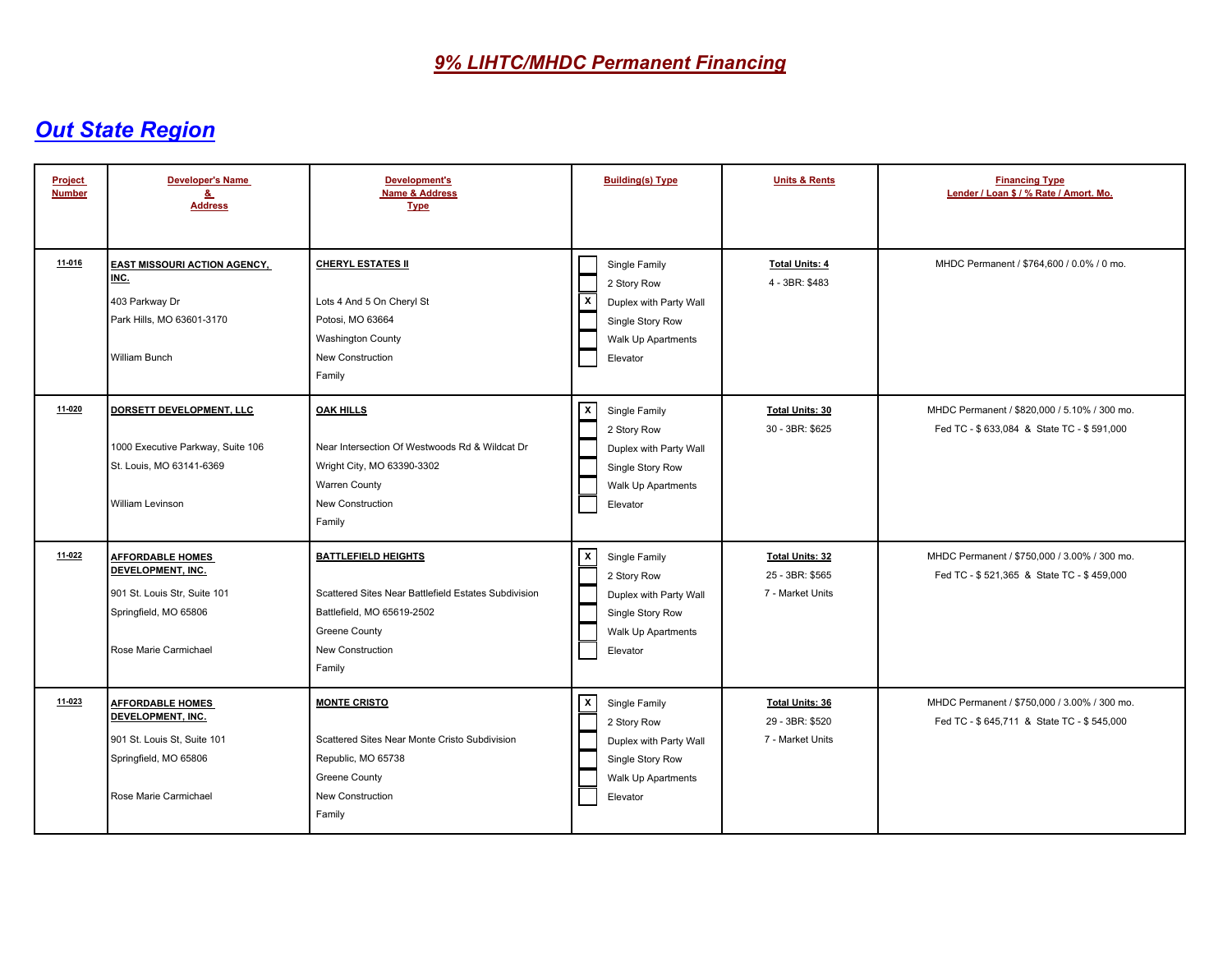| Project<br><b>Number</b> | <b>Developer's Name</b><br>&<br><b>Address</b>                                                                                  | Development's<br>Name & Address<br><b>Type</b>                                                                                               | <b>Building(s) Type</b>                                                                                                                 | <b>Units &amp; Rents</b>                                             | <b>Financing Type</b><br>Lender / Loan \$ / % Rate / Amort. Mo.                                                                        |
|--------------------------|---------------------------------------------------------------------------------------------------------------------------------|----------------------------------------------------------------------------------------------------------------------------------------------|-----------------------------------------------------------------------------------------------------------------------------------------|----------------------------------------------------------------------|----------------------------------------------------------------------------------------------------------------------------------------|
| 11-024                   | <b>AFFORDABLE HOMES</b><br>DEVELOPMENT, INC.<br>901 St. Louis St, Suite 101<br>Spingfield, MO 65806<br>Rose Marie Carmichael    | <b>MONARCH ESTATES</b><br>Scattered Sites Near Monarch Landing Subdivision<br>Bolivar, MO 65613<br>Polk County<br>New Construction<br>Family | $\overline{\mathbf{x}}$<br>Single Family<br>2 Story Row<br>Duplex with Party Wall<br>Single Story Row<br>Walk Up Apartments<br>Elevator | <b>Total Units: 24</b><br>19 - 3BR: \$475<br>5 - Market Units        | MHDC Permanent / \$475,000 / 3.00% / 300 mo.<br>Fed TC - \$422,761 & State TC - \$386,000                                              |
| 11-025                   | <b>NORTH EAST COMMUNITY ACTION</b><br><b>CORPORATION</b><br>16 N Court St, Po Box 470<br>Bowling Green, MO 63334<br>Carla Potts | <b>NSI - NEW LONDON (UPTOWN APTS)</b><br>411 Main St<br>New London, MO 63459<br>Ralls County<br>Rehabilitation<br>Family                     | Single Family<br>2 Story Row<br>Duplex with Party Wall<br>Single Story Row<br>$\overline{x}$<br>Walk Up Apartments<br>Elevator          | <b>Total Units: 3</b><br>3 - 2BR: \$265                              | MHDC Permanent / \$172,672 / 0.0% / 0 mo.                                                                                              |
| 11-026                   | MILLER-O'REILLY COMPANY, INC<br>431 S. Jefferson, Suite 120<br>Springfield, MO 65806-2329<br>Denise Ogan                        | THE PICKWICK, LP<br>125 Raef Rd<br>Lebanon, MO 65536-0000<br>Laclede County<br>New Construction<br>Elderly                                   | Single Family<br>2 Story Row<br>区<br>Duplex with Party Wall<br>Single Story Row<br>Walk Up Apartments<br>Elevator                       | <b>Total Units: 48</b><br>48 - 2BR: \$430 - \$440                    | MHDC Permanent / \$700,000 / 1.50% / 360 mo.<br>Fed TC - \$661,488 & State TC - \$340,000                                              |
| 11-027                   | <b>GARDNER DEVELOPMENT, LLC</b><br>1414 E. Primrose, Suite 100<br>Springfield, MO 65804-4290<br>Denise Ogan                     | <b>COLONIAL APARTMENTS</b><br>603 South Garrison<br>Carthage, MO 64836-1755<br>Jasper County<br>Acquisition/Rehab<br>Family                  | Single Family<br>2 Story Row<br>Duplex with Party Wall<br>Single Story Row<br>$\sqrt{x}$<br>Walk Up Apartments<br>Elevator              | <b>Total Units: 20</b><br>2 - 1 BR: \$395<br>18 - 2BR: \$425 - \$450 | MHDC Permanent / \$150,000 / 1.00% / 360 mo.<br>MHDC Permanent / \$320,000 / 0.0% / 0 mo.<br>Fed TC - \$175,189 & State TC - \$175,189 |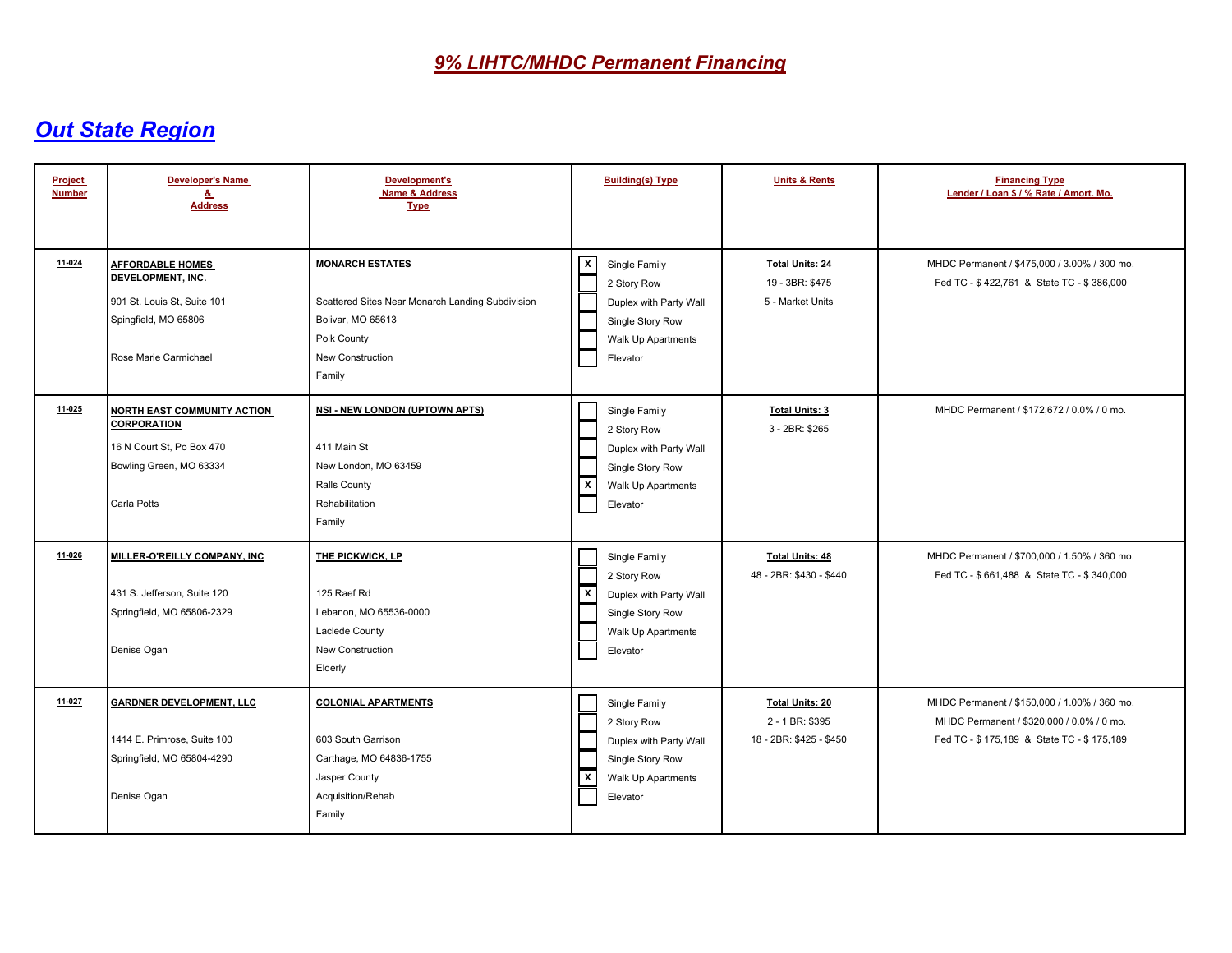| Project<br><b>Number</b> | <b>Developer's Name</b><br>&<br><b>Address</b>                                                                         | <b>Development's</b><br><b>Name &amp; Address</b><br><b>Type</b>                                                                                         | <b>Building(s) Type</b>                                                                                                                                   | <b>Units &amp; Rents</b>                      | <b>Financing Type</b><br>Lender / Loan \$ / % Rate / Amort. Mo.                           |
|--------------------------|------------------------------------------------------------------------------------------------------------------------|----------------------------------------------------------------------------------------------------------------------------------------------------------|-----------------------------------------------------------------------------------------------------------------------------------------------------------|-----------------------------------------------|-------------------------------------------------------------------------------------------|
| 11-030                   | RCH DEVELOPMENT, INC.<br>2201 Walton Dr<br>Jackson, MO 63755-3711<br>Robert "Chad" Hartle                              | <b>JACKSON SENIOR VILLAS, LLC</b><br>135 S. Shawnee And 911 Kimbel Ln<br>Jackson, MO 63755-2300<br>Cape Girardeau County<br>Acquisition/Rehab<br>Elderly | Single Family<br>2 Story Row<br>Duplex with Party Wall<br>$\mathbf{x}$<br>Single Story Row<br>Walk Up Apartments<br>Elevator                              | <b>Total Units: 76</b><br>76 - 1 BR: \$455    | Fed TC - \$643,496 & State TC - \$359,248                                                 |
| 11-031                   | <b>RCH DEVELOPMENT, INC.</b><br>2201 Walton Dr<br>Jackson, MO 63755-3711<br>Robert "Chad" Hartle                       | <b>PINE TREE APARTMENTS, LLC</b><br>1-57 Plum Tree Park<br>Farmington, MO 63640<br>St Francois County<br>Acquisition/Rehab<br>Family                     | Single Family<br>$\overline{x}$<br>2 Story Row<br>Duplex with Party Wall<br>Single Story Row<br>$\overline{\mathbf{x}}$<br>Walk Up Apartments<br>Elevator | <b>Total Units: 56</b><br>56 - 2BR: \$432     | MHDC Permanent / \$635,000 / 1.00% / 360 mo.<br>Fed TC - \$625,725 & State TC - \$625,725 |
| 11-035                   | <b>SOUND PRESERVATION</b><br>DEVELOPMENT LLC<br>1201 Third Ave, Suite 5400<br>Seattle, WA 98101<br>Bryon Gongaware     | <b>VILLAGE EAST TOWERS</b><br>1218 Village Dr<br>St. Joseph, MO 64506-2447<br><b>Buchanan County</b><br>Acquisition/Rehab<br>Elderly                     | Single Family<br>2 Story Row<br>Duplex with Party Wall<br>Single Story Row<br>Walk Up Apartments<br>$\overline{\mathbf{x}}$<br>Elevator                   | Total Units: 108<br>108 - 1 BR: \$558 - \$603 | Fed TC - \$635,430 & State TC - \$0                                                       |
| 11-036                   | <b>CAPSTONE DEVELOPMENT GROUP.</b><br>LLC<br>103 W. Lockwood, Suite 219<br>St. Louis, MO 63119-2945<br>William Luchini | <b>LILLY FARMS SUBDIVISION</b><br>Lilly Ave And Lilly View<br>Houston, MO 65483-2131<br><b>Texas County</b><br>New Construction<br>Family                | $\overline{\mathbf{x}}$<br>Single Family<br>2 Story Row<br>Duplex with Party Wall<br>Single Story Row<br>Walk Up Apartments<br>Elevator                   | <b>Total Units: 32</b><br>32 - 3BR: \$535     | Fed TC - \$666,845 & State TC - \$595,000                                                 |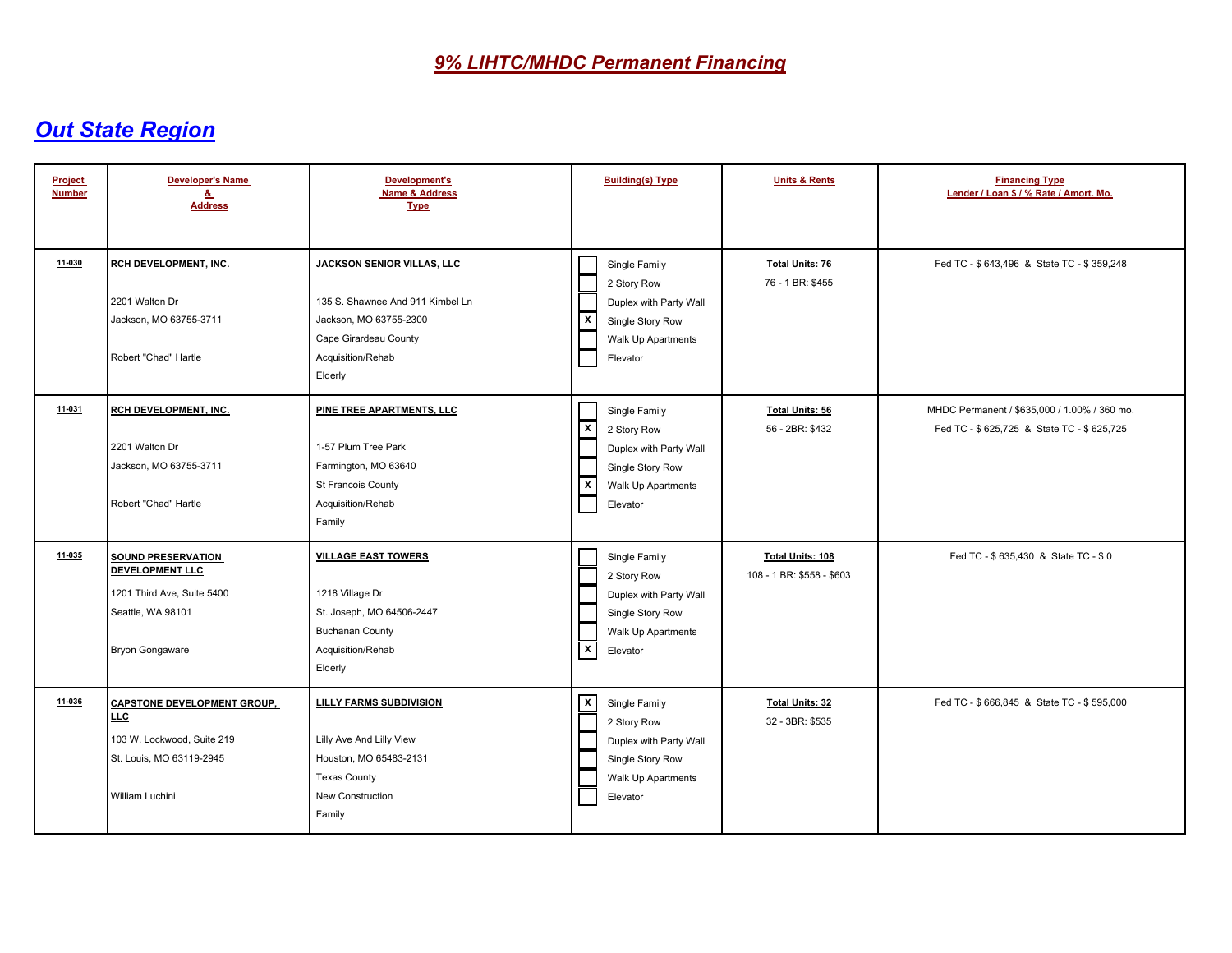| <b>Project</b><br><b>Number</b> | <b>Developer's Name</b><br>&<br><b>Address</b>                                                                                  | Development's<br>Name & Address<br><b>Type</b>                                                                                                                                | <b>Building(s) Type</b>                                                                                                                 | <b>Units &amp; Rents</b>                                                      | <b>Financing Type</b><br>Lender / Loan \$ / % Rate / Amort. Mo.                           |
|---------------------------------|---------------------------------------------------------------------------------------------------------------------------------|-------------------------------------------------------------------------------------------------------------------------------------------------------------------------------|-----------------------------------------------------------------------------------------------------------------------------------------|-------------------------------------------------------------------------------|-------------------------------------------------------------------------------------------|
| $11 - 045$                      | RURAL HOUSING DEVELOPERS LLC<br>3556 S. Culpepper, Ste 7<br>Springfield, MO 65804-4252<br>Ryan Hamilton                         | <b>CHRISTIAN COUNTY RURAL</b><br>HOUSING L.P.<br>S. Fairway Ave (Ozark)/S 11Th And E George (Nixa)<br>Nixa / Ozark, MO<br><b>Christian County</b><br>Rehabilitation<br>Family | Single Family<br>$\overline{\mathbf{x}}$<br>2 Story Row<br>Duplex with Party Wall<br>Single Story Row<br>Walk Up Apartments<br>Elevator | <b>Total Units: 96</b><br>16 - 1 BR: \$365<br>80 - 2BR: \$440                 | MHDC Permanent / \$500,000 / 0.0% / 0 mo.<br>Fed TC - \$582,937 & State TC - \$582,937    |
| 11-046                          | H & H DEVELOPMENT COMPANY,<br><b>LLC</b><br>3556 S. Culpepper Cir, Suite 7<br>Springfield, MO 65804-4252<br>Kenneth E. Hamilton | <b>LEBANON SENIOR HOUSING PHASE</b><br>II, L.P.<br>919 Tower Rd<br>Lebanon. MO 65536<br>Laclede County<br>New Construction<br>Elderly                                         | Single Family<br>2 Story Row<br>Duplex with Party Wall<br>$\mathbf x$<br>Single Story Row<br>Walk Up Apartments<br>Elevator             | <b>Total Units: 24</b><br>4 - 1 BR: \$365<br>20 - 2BR: \$415                  | MHDC Permanent / \$380,044 / 1.00% / 360 mo.<br>Fed TC - \$264,807 & State TC - \$264,807 |
| 11-047                          | 3 DIAMOND DEVELOPMENT LLC<br>7444 N. Long Ave<br>Skokie, IL 60077-3214<br><b>Ben Porush</b>                                     | <b>LAVERNA SENIOR APARTMENTS</b><br>904, 1000-1006 Hall Ave<br>Savannah, MO 64485-1952<br>Andrew County<br><b>New Construction</b><br>Elderly                                 | Single Family<br>2 Story Row<br>Duplex with Party Wall<br>Single Story Row<br>Walk Up Apartments<br>$\overline{\mathbf{x}}$<br>Elevator | <b>Total Units: 52</b><br>39 - 1 BR: \$427 - \$475<br>13 - 2BR: \$473 - \$600 | MHDC Permanent / \$995,000 / 0.0% / 0 mo.<br>Fed TC - \$700,000 & State TC - \$600,000    |
| 11-048                          | <b>INGRAM INVESTMENTS, INC.</b><br>3010 North Ingram Dr<br>Springfield, MO 65802<br>Michael H. Ingram                           | <b>OZARK TRAILS PHASE II</b><br>North 25Th Street And West Spring Dr<br>Ozark, MO 65721<br><b>Christian County</b><br>New Construction<br>Family                              | Single Family<br>2 Story Row<br>Duplex with Party Wall<br>Single Story Row<br>Walk Up Apartments<br>$\overline{\mathbf{x}}$<br>Elevator | <b>Total Units: 36</b><br>18 - 2BR: \$395<br>18 - 3BR: \$495                  | Fed TC - \$620,309 & State TC - \$300,000                                                 |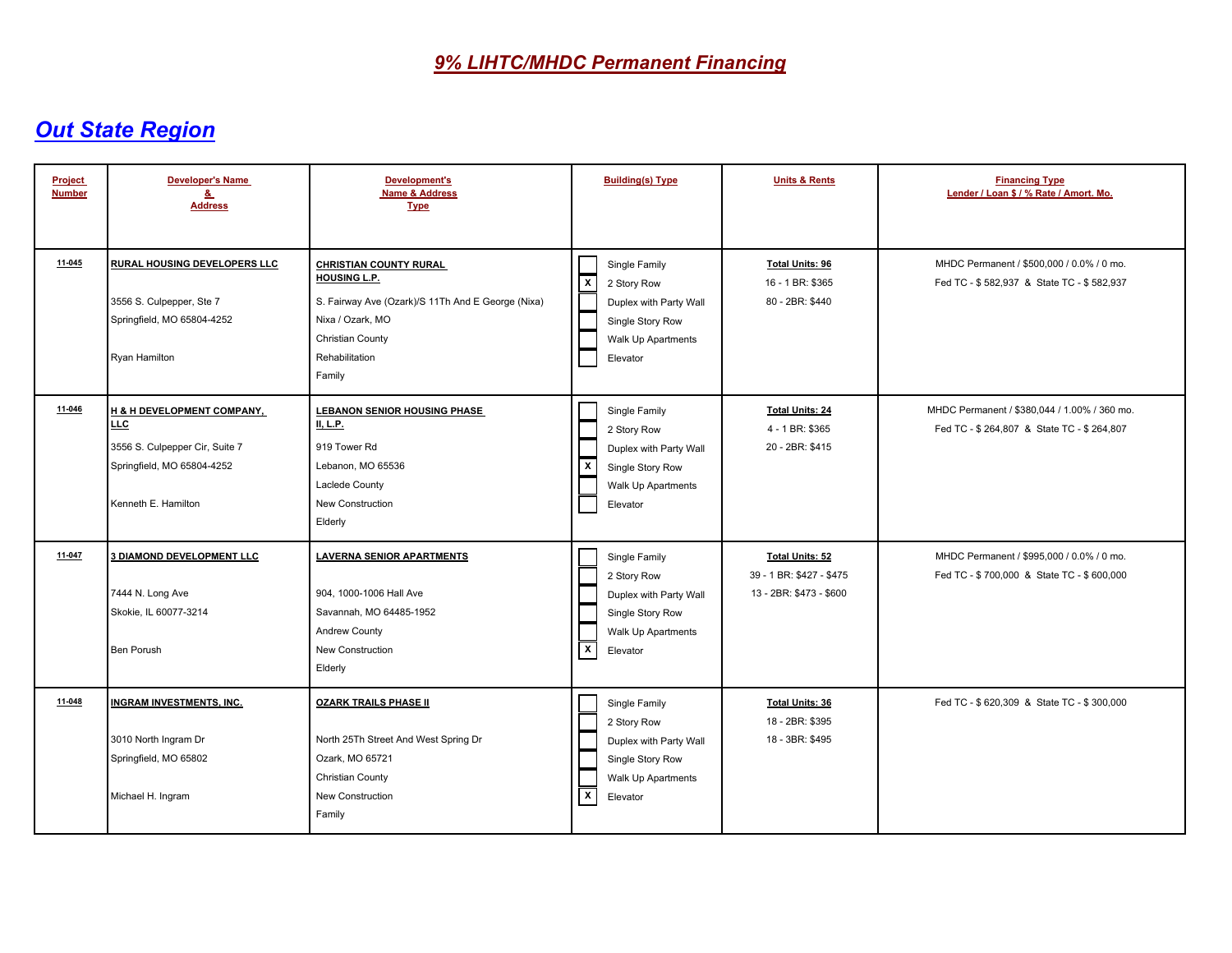| Project<br><b>Number</b> | <b>Developer's Name</b><br>&<br><b>Address</b>                                                                                   | Development's<br>Name & Address<br><b>Type</b>                                                                                                                             | <b>Building(s) Type</b>                                                                                                            | <b>Units &amp; Rents</b>                                      | <b>Financing Type</b><br>Lender / Loan \$ / % Rate / Amort. Mo.                           |
|--------------------------|----------------------------------------------------------------------------------------------------------------------------------|----------------------------------------------------------------------------------------------------------------------------------------------------------------------------|------------------------------------------------------------------------------------------------------------------------------------|---------------------------------------------------------------|-------------------------------------------------------------------------------------------|
| 11-052                   | <b>CRESTWOOD DEVELOPMENT, INC.</b><br>103 W. Lockwood. Suite 219<br>St. Louis, MO 63119-2945<br>Kenneth M. Vitor                 | <b>BUCKHAVEN PLACE</b><br>Coyote Dr And Burks Rd<br>Farmington, MO 63640<br>St Francois County<br>New Construction<br>Family                                               | $\boxed{x}$<br>Single Family<br>2 Story Row<br>Duplex with Party Wall<br>Single Story Row<br>Walk Up Apartments<br>Elevator        | <b>Total Units: 32</b><br>32 - 3BR: \$575                     | MHDC Permanent / \$350,000 / 3.00% / 300 mo.<br>Fed TC - \$680,034 & State TC - \$680,034 |
| 11-056                   | <b>WILLOW SPRINGS COMMUNITY</b><br><b>FOUNDATION</b><br>203 North Walnut<br>Willow Springs, MO 65793-1435<br>Lea Ann Christopher | <b>WILLOW SPRINGS COMMUNITY</b><br><b>FOUNDATION HOME RENTAL</b><br>110 West 6Th St<br>Willow Springs, MO 65793-1137<br><b>Howell County</b><br>New Construction<br>Family | $\sqrt{x}$<br>Single Family<br>2 Story Row<br>Duplex with Party Wall<br>Single Story Row<br>Walk Up Apartments<br>Elevator         | <b>Total Units: 2</b><br>2 - 3BR: \$400                       | MHDC Permanent / \$390,000 / 0.0% / 0 mo.                                                 |
| 11-057                   | <b>NORTH EAST COMMUNITY ACTION</b><br><b>CORPORATION</b><br>Po Box 470, 16N Ct<br>Bowling Green, MO 63334-1534<br>Carla Potts    | <b>BOWLING GREEN APARTMENTS LP</b><br>16 North 18Th St<br>Bowling Green, MO 63334-1021<br>Pike County<br>Acquisition/Rehab<br>Family                                       | Single Family<br>2 Story Row<br>Duplex with Party Wall<br>Single Story Row<br>$\boxed{\text{x}}$<br>Walk Up Apartments<br>Elevator | <b>Total Units: 24</b><br>12 - 1 BR: \$380<br>12 - 2BR: \$460 | Fed TC - \$ 175,450 & State TC - \$ 134,924                                               |
| 11-058                   | <b>NORTH EAST COMMUNITY ACTION</b><br>CORPORATION<br>Po Box 470, 16N Ct<br>Bowling Green, MO 63334-1534<br>Carla Potts           | <b>MONTGOMERY COUNTY</b><br><b>PROPERTIES LP</b><br>820 Pearl St<br>Montgomery City, MO 63361<br>Montgomery County<br>Acquisition/Rehab<br>Family                          | Single Family<br>2 Story Row<br>Duplex with Party Wall<br>Single Story Row<br>⊺x<br>Walk Up Apartments<br>Elevator                 | <b>Total Units: 40</b><br>12 - 1 BR: \$370<br>28 - 2BR: \$455 | Fed TC - \$333,039 & State TC - \$200,141                                                 |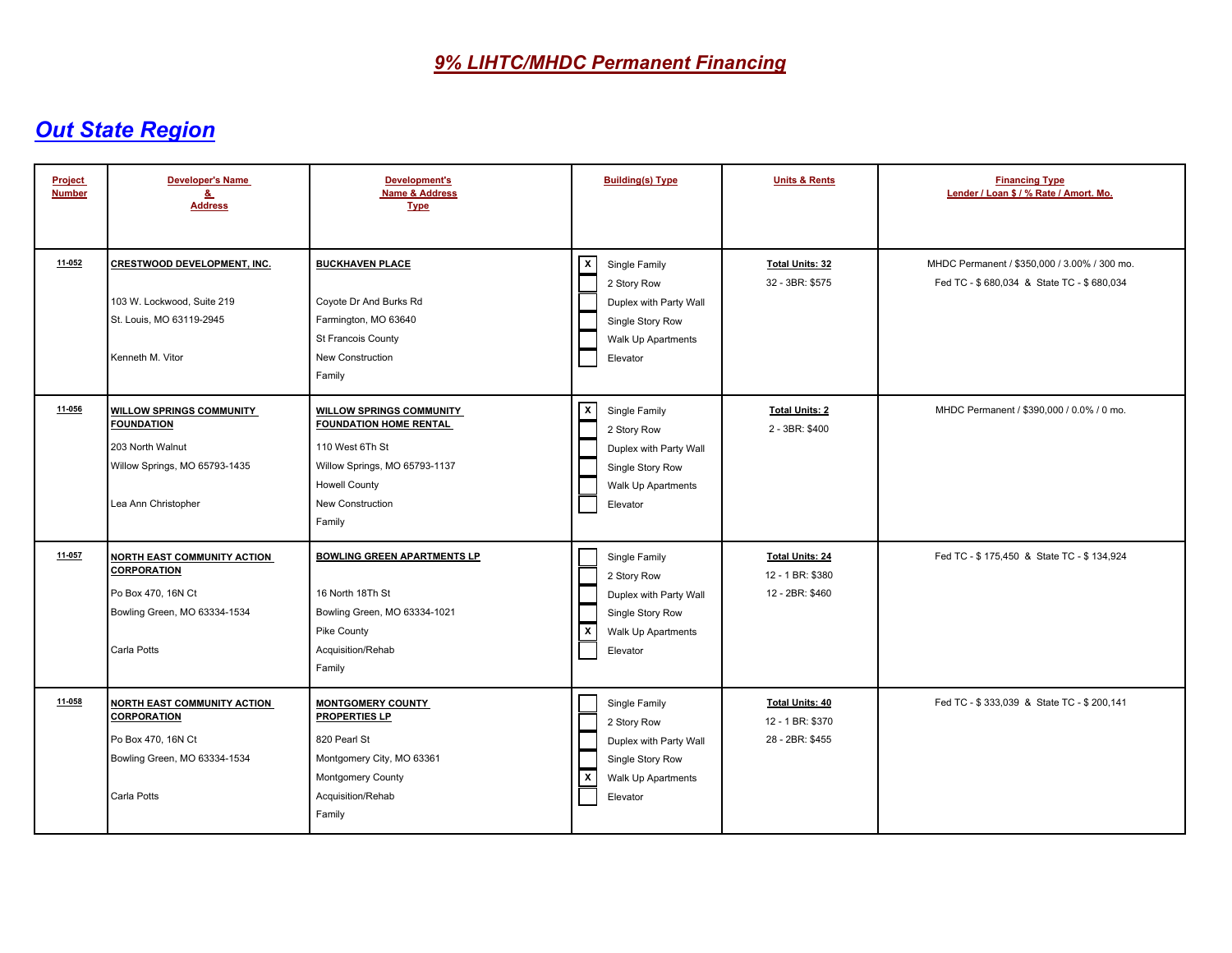| Project<br><b>Number</b> | <b>Developer's Name</b><br>&<br><b>Address</b>                                                                       | Development's<br>Name & Address<br><b>Type</b>                                                                                                                | <b>Building(s) Type</b>                                                                                                                 | <b>Units &amp; Rents</b>                                                               | <b>Financing Type</b><br>Lender / Loan \$ / % Rate / Amort. Mo.                             |
|--------------------------|----------------------------------------------------------------------------------------------------------------------|---------------------------------------------------------------------------------------------------------------------------------------------------------------|-----------------------------------------------------------------------------------------------------------------------------------------|----------------------------------------------------------------------------------------|---------------------------------------------------------------------------------------------|
| 11-059                   | ZIMMERMAN PROPERTIES, LLC<br>1730 E. Republic Rd Suite F<br>Springfield, MO 65804-6549<br>Justin M. Zimmerman        | DEERFIELD ESTATES, LP<br>Near Ledgestone Dr And Watts Rd (Fr 371)<br>Rogersville, MO 65742-7601<br><b>Webster County</b><br>New Construction<br>Family        | $\boxed{\mathsf{x}}$<br>Single Family<br>2 Story Row<br>Duplex with Party Wall<br>Single Story Row<br>Walk Up Apartments<br>Elevator    | <b>Total Units: 36</b><br>36 - 3BR: \$575                                              | MHDC Permanent / \$1,310,000 / 3.00% / 300 mo.<br>Fed TC - \$482,612 & State TC - \$426,500 |
| 11-060                   | <b>ZIMMERMAN PROPERTIES, LLC</b><br>1730 E. Republic Rd Suite F<br>Springfield, MO 65804-6549<br>Justin M. Zimmerman | <b>WOOD FALLS APARTMENTS, LP</b><br>Near 2602 N. Cresthaven Ave<br>Springfield, MO 65803-0000<br>Greene County<br>New Construction<br>Family                  | Single Family<br>2 Story Row<br>Duplex with Party Wall<br>Single Story Row<br>$\overline{\mathbf{x}}$<br>Walk Up Apartments<br>Elevator | <b>Total Units: 72</b><br>12 - 1 BR: \$460<br>36 - 2BR: \$1 - \$525<br>24 - 3BR: \$625 | Fed TC - \$597,038 & State TC - \$374,000                                                   |
| 11-061                   | ZIMMERMAN PROPERTIES, LLC<br>1730 E. Republic Rd Suite F<br>Springfield, MO 65804-6549<br>Justin M. Zimmerman        | <b>WOODCLIFFE APARTMENTS, LP</b><br>4069 W. Republic Rd<br>Springfield, MO 65807-5407<br>Greene County<br><b>New Construction</b><br>Family                   | Single Family<br>2 Story Row<br>Duplex with Party Wall<br>Single Story Row<br>$\boxed{\text{x}}$<br>Walk Up Apartments<br>Elevator      | <b>Total Units: 72</b><br>10 - 1 BR: \$460<br>35 - 2BR: \$1 - \$525<br>27 - 3BR: \$625 | Fed TC - \$637,970 & State TC - \$349,000                                                   |
| 11-062                   | <b>CABOOL DEVELOPMENT</b><br>FOUNDATION, INC.<br>P.O. Box 931<br>Cabool, MO 65689-7404<br>Lea Ann Christopher        | <b>CABOOL DEVELOPMENT</b><br>FOUNDATION, INC.<br>1218 Peabody St And Scattered Sites<br>Cabool, MO 65689<br><b>Texas County</b><br>New Construction<br>Family | $\boxed{\mathbf{x}}$<br>Single Family<br>2 Story Row<br>Duplex with Party Wall<br>Single Story Row<br>Walk Up Apartments<br>Elevator    | <b>Total Units: 3</b><br>3 - 3BR: \$400                                                | MHDC Permanent / \$570,000 / 0.0% / 0 mo.                                                   |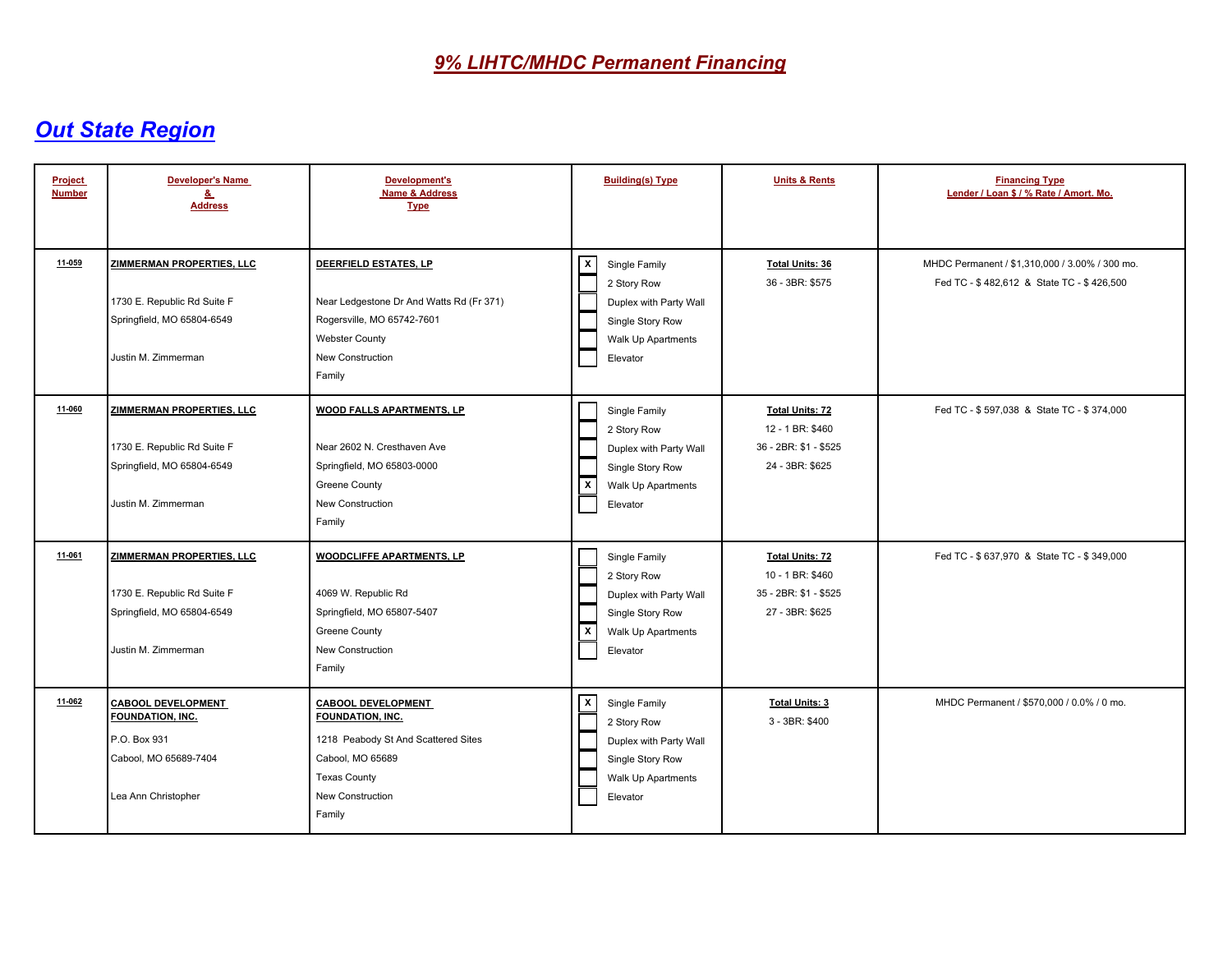| Project<br><b>Number</b> | <b>Developer's Name</b><br>8.<br><b>Address</b>                                                                           | Development's<br><b>Name &amp; Address</b><br><b>Type</b>                                                                                                     | <b>Building(s) Type</b>                                                                                                                 | <b>Units &amp; Rents</b>                                                        | <b>Financing Type</b><br>Lender / Loan \$ / % Rate / Amort. Mo.                             |
|--------------------------|---------------------------------------------------------------------------------------------------------------------------|---------------------------------------------------------------------------------------------------------------------------------------------------------------|-----------------------------------------------------------------------------------------------------------------------------------------|---------------------------------------------------------------------------------|---------------------------------------------------------------------------------------------|
| 11-069                   | <b>MRE CAPITAL, LLC</b><br>8901 State Line Rd Suite 250<br>Kansas City, MO 64114<br><b>Daniel Sailler</b>                 | <b>MEADOWBROOK HEIGHTS</b><br>6901 Sherman St<br>St. Joseph, MO 64504<br><b>Buchanan County</b><br>New Construction<br>Family                                 | $\overline{x}$<br>Single Family<br>2 Story Row<br>Duplex with Party Wall<br>Single Story Row<br>Walk Up Apartments<br>Elevator          | <b>Total Units: 40</b><br>32 - 3BR: \$575<br>8 - Market Units                   | MHDC Permanent / \$1,200,000 / 6.00% / 360 mo.<br>Fed TC - \$610,000 & State TC - \$610,000 |
| 11-070                   | <b>ROCK RIDGE DEVELOPER I, LLC</b><br>8901 State Line Rd Suite 250<br>Kansas City, MO 64114<br>Daniel Sailler             | <b>ROCK RIDGE VILLAS - PHASE II</b><br>215 Schaefer Dr<br>Branson, MO 65616<br><b>Taney County</b><br>New Construction<br>Family                              | $\mathbf{x}$<br>Single Family<br>2 Story Row<br>Duplex with Party Wall<br>Single Story Row<br>Walk Up Apartments<br>Elevator            | <b>Total Units: 31</b><br>5 - 2BR: \$525<br>19 - 3BR: \$610<br>7 - Market Units | MHDC Permanent / \$1,100,000 / 6.00% / 360 mo.<br>Fed TC - \$485,000 & State TC - \$485,000 |
| 11-074                   | <b>COMMUNITY ACTION PARTNERSHIP</b><br>OF GREATER ST. JOSEPH<br>817 Monterey<br>St. Joseph, MO 64503-3611<br>Doug Evenson | <b>URBAN INFILL 01</b><br>213 S. 21St Street<br>St. Joseph, MO 64501-3132<br><b>Buchanan County</b><br>New Construction<br>Family                             | $\overline{\mathbf{x}}$<br>Single Family<br>2 Story Row<br>Duplex with Party Wall<br>Single Story Row<br>Walk Up Apartments<br>Elevator | <b>Total Units: 1</b><br>1 - 3BR: \$575                                         | MHDC Permanent / \$208,131 / 0.0% / 240 mo.                                                 |
| 11-079                   | <b>SUSTAINABLE HOUSING</b><br>SOLUTIONS, LLC<br>4650 S. National C5<br>Springfield, MO 65810-0000<br><b>Becky Selle</b>   | <b>LIGHTHOUSE ESTATES</b><br>3939 W. Linwood St And 4489 West Farm Rd 150<br>Springfield, MO 65807-0000<br><b>Greene County</b><br>New Construction<br>Family | $\overline{\mathbf{x}}$<br>Single Family<br>2 Story Row<br>Duplex with Party Wall<br>Single Story Row<br>Walk Up Apartments<br>Elevator | <b>Total Units: 40</b><br>36 - 3BR: \$520<br>4 - 4BR: \$550                     | MHDC Permanent / \$1,000,000 / 3.00% / 300 mo.<br>Fed TC - \$700,000 & State TC - \$700,000 |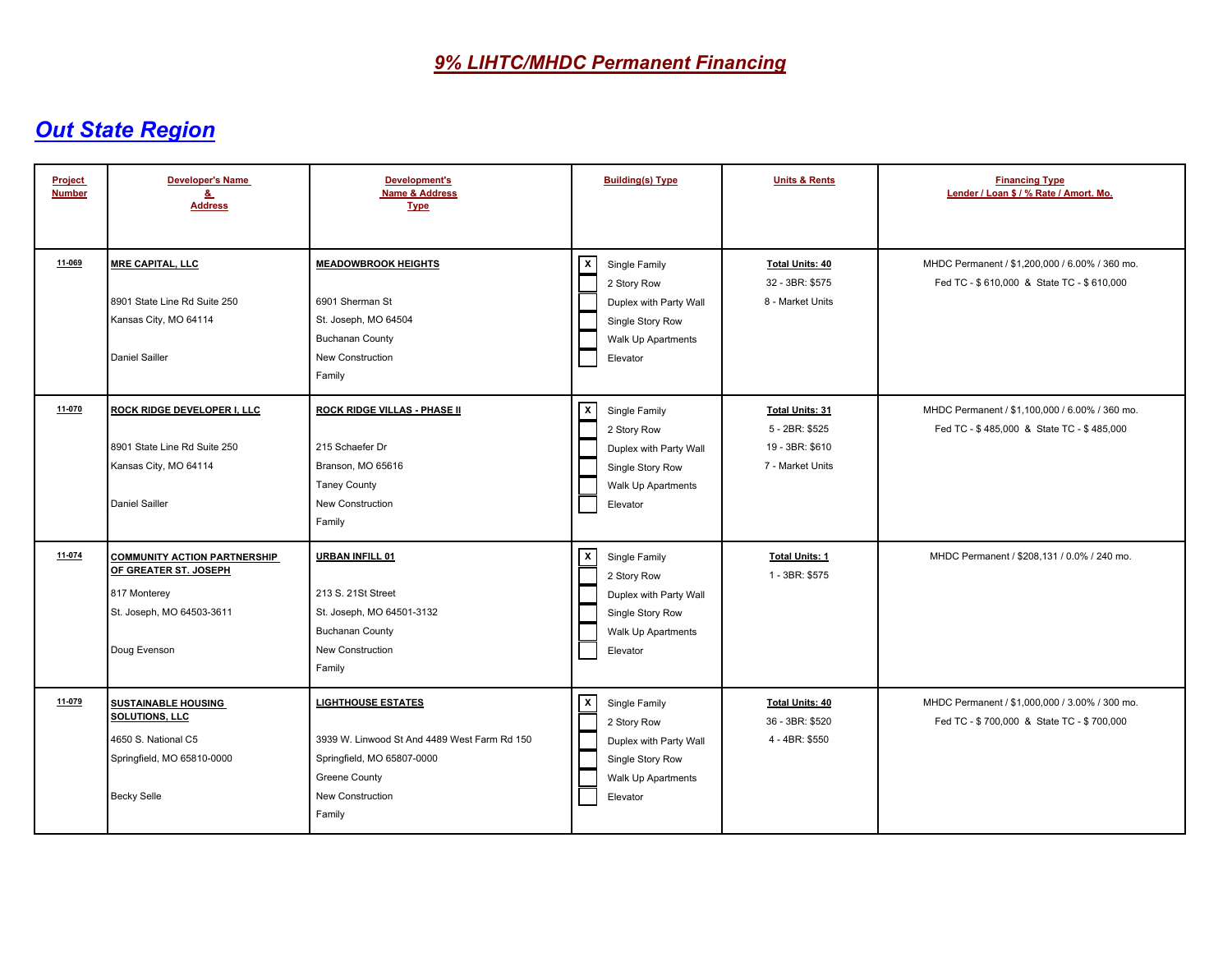| <b>Project</b><br><b>Number</b> | <b>Developer's Name</b><br>&<br><b>Address</b>                                                                                 | Development's<br><b>Name &amp; Address</b><br><b>Type</b>                                                                           | <b>Building(s) Type</b>                                                                                                              | <b>Units &amp; Rents</b>                                                                          | <b>Financing Type</b><br>Lender / Loan \$ / % Rate / Amort. Mo.                             |
|---------------------------------|--------------------------------------------------------------------------------------------------------------------------------|-------------------------------------------------------------------------------------------------------------------------------------|--------------------------------------------------------------------------------------------------------------------------------------|---------------------------------------------------------------------------------------------------|---------------------------------------------------------------------------------------------|
| 11-080                          | <b>SUSTAINABLE HOUSING</b><br><b>SOLUTIONS, LLC</b><br>4650 S. National C5<br>Springfield, MO 65810-0000<br><b>Becky Selle</b> | <b>STONEYBROOK ESTATES</b><br>2245 Brookside Ln<br>West Plains, MO 65775-0000<br><b>Howell County</b><br>New Construction<br>Family | $\boxed{\mathbf{x}}$<br>Single Family<br>2 Story Row<br>Duplex with Party Wall<br>Single Story Row<br>Walk Up Apartments<br>Elevator | <b>Total Units: 40</b><br>28 - 3BR: \$415<br>4 - 4BR: \$445<br>8 - Market Units                   | MHDC Permanent / \$700,000 / 3.00% / 300 mo.<br>Fed TC - \$700,000 & State TC - \$620,000   |
| 11-086                          | <b>MISSOURI HOUSING PARTNERS, LLC</b><br>250 Ne Mulberry, Suite 201<br>Lee'S Summit, MO 64086-4533<br>Andrew Boling            | <b>ALEXANDRA POINTE</b><br>801 And 802 Ranchland Dr<br>Macon, MO 63552-1972<br>Macon County<br>Acquisition/Rehab<br>Family          | Single Family<br>2 Story Row<br>Duplex with Party Wall<br>⊺×<br>Single Story Row<br>Walk Up Apartments<br>Elevator                   | <b>Total Units: 47</b><br>23 - 1 BR: \$325 - \$330<br>24 - 2BR: \$385 - \$395                     | Fed TC - \$305,536 & State TC - \$215,000                                                   |
| 11-087                          | MISSOURI HOUSING PARTNERS, LLC<br>250 Ne Mulberry, Suite 201<br>Lees Summit, MO 64086-4533<br>Andrew Boling                    | <b>MCKINLEY RIDGE</b><br>417 E. Kansas Ave<br>St. Joseph, MO 64504<br><b>Buchanan County</b><br><b>New Construction</b><br>Family   | $\overline{x}$<br>Single Family<br>2 Story Row<br>Duplex with Party Wall<br>Single Story Row<br>Walk Up Apartments<br>Elevator       | <b>Total Units: 20</b><br>20 - 3BR: \$475                                                         | MHDC Permanent / \$203,148 / 1.00% / 360 mo.<br>Fed TC - \$451,906 & State TC - \$451,906   |
| 11-096                          | <b>DEAN DEVELOPMENT, LLC</b><br>9005 Roe Ave<br>Prairie Village, KS 66207<br>David K. Dean                                     | <b>SOUTHVIEW TOWNHOMES</b><br>1819 South Main<br>Maryville, MO 64468<br>Nodaway County<br>New Construction<br>Family                | Single Family<br>⊺⊼<br>2 Story Row<br>Duplex with Party Wall<br>Single Story Row<br>Walk Up Apartments<br>Elevator                   | <b>Total Units: 48</b><br>13 - 2BR: \$455 - \$475<br>24 - 3BR: \$475 - \$525<br>11 - Market Units | MHDC Permanent / \$1,050,000 / 1.00% / 360 mo.<br>Fed TC - \$750,520 & State TC - \$575,000 |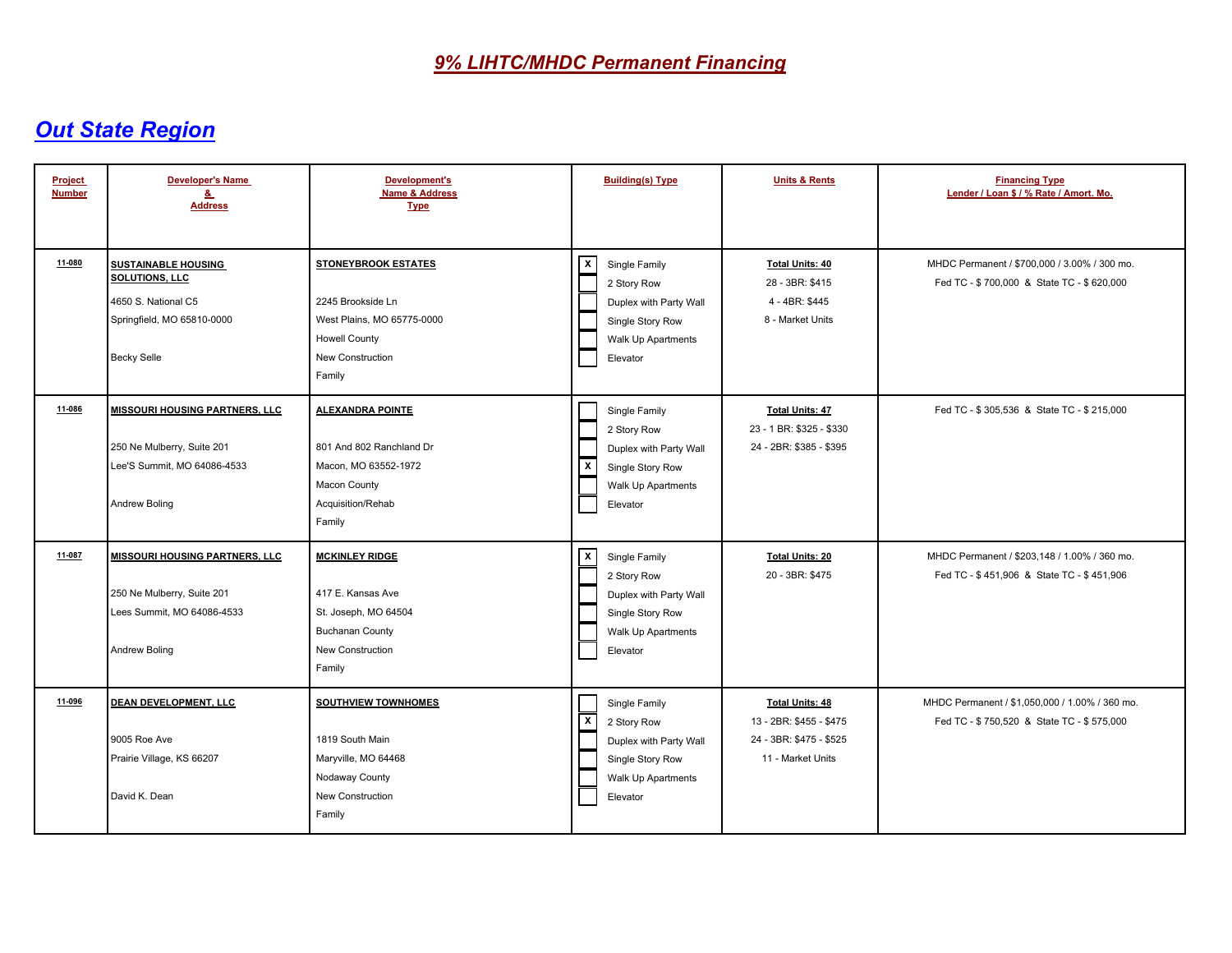| Project<br><b>Number</b> | <b>Developer's Name</b><br>&<br><b>Address</b>                                                                                         | <b>Development's</b><br><b>Name &amp; Address</b><br><b>Type</b>                                                                                 | <b>Building(s) Type</b>                                                                                                        | <b>Units &amp; Rents</b>                                                                             | <b>Financing Type</b><br>Lender / Loan \$ / % Rate / Amort. Mo.                                                                            |
|--------------------------|----------------------------------------------------------------------------------------------------------------------------------------|--------------------------------------------------------------------------------------------------------------------------------------------------|--------------------------------------------------------------------------------------------------------------------------------|------------------------------------------------------------------------------------------------------|--------------------------------------------------------------------------------------------------------------------------------------------|
| 11-097                   | <b>DEAN DEVELOPMENT, LLC</b><br>9005 Roe Ave<br>Prairie Village, KS 66207-2202<br>David K. Dean                                        | <b>HEATHERSTONE PLACE</b><br>Ne Corner Of Illinois Ave And Grace St<br>Republic, MO 65738<br>Greene County<br><b>New Construction</b><br>Elderly | Single Family<br>2 Story Row<br>Duplex with Party Wall<br>  x<br>Single Story Row<br>Walk Up Apartments<br>Elevator            | <b>Total Units: 34</b><br>34 - 2BR: \$490                                                            | MHDC Permanent / \$950,000 / 1,00% / 360 mo.<br>Fed TC - \$446,589 & State TC - \$410,000                                                  |
| 11-501                   | MILLER O'REILLY COMPANY, INC<br>431 S. Jefferson, Suite 120<br>Springfield, MO 65806-2329<br>Denise Ogan                               | <b>OAK MEADOWS APARTMENTS</b><br>1502 Michigan Ave<br>Joplin, MO 64802-0835<br>Jasper County<br>Acquisition/Rehab<br>Family                      | Single Family<br>2 Story Row<br>Duplex with Party Wall<br>Single Story Row<br>  x<br>Walk Up Apartments<br>Elevator            | Total Units: 138<br>16 - 1 BR: \$427<br>51 - 2BR: \$478<br>59 - 3BR: \$519<br>12 - 4BR: \$596        | MHDC Permanent / \$2,400,000 / 4.50% / 360 mo.<br>Fed TC - \$900,000 & State TC - \$700,000                                                |
| 11-502                   | JOPLIN LEASED HOUSING<br>DEVELOPMENT II, LLC<br>2905 Northwest Blvd, Ste 150<br>Plymouth, MN 55441-2644<br>Ross Stiteley               | OAK MEADOWS APARTMENTS<br>1502 Michigan Ave<br>Joplin, MO 64804<br>Jasper County<br>Acquisition/Rehab<br>Family                                  | Single Family<br>2 Story Row<br>Duplex with Party Wall<br>Single Story Row<br>$\overline{x}$<br>Walk Up Apartments<br>Elevator | <b>Total Units: 138</b><br>16 - 1 BR: \$449<br>51 - 2BR: \$502<br>59 - 3BR: \$545<br>12 - 4BR: \$627 | MHDC Permanent / \$2,970,000 / 4.50% / 360 mo.<br>MHDC Permanent / \$750,000 / 0.0% / 360 mo.<br>Fed TC - \$900,000 & State TC - \$700,000 |
| $11 - 503$               | <b>MILLENNIA HOUSING</b><br>DEVELOPMENT, LTD.<br>8111 Rockside Rd. Suite 200<br>Cleveland, OH 44125-6135<br><b>Christine Robertson</b> | <b>OAK MEADOWS APARTMENTS</b><br>1502 Michigan Ave<br>Joplin, MO 64804-0836<br>Jasper County<br>Acquisition/Rehab<br>Family                      | Single Family<br>2 Story Row<br>Duplex with Party Wall<br>Single Story Row<br>Γx<br><b>Walk Up Apartments</b><br>Elevator      | <b>Total Units: 138</b><br>16 - 1 BR: \$442<br>51 - 2BR: \$495<br>59 - 3BR: \$537<br>12 - 4BR: \$618 | Fed TC - \$1,200,000 & State TC - \$600,000                                                                                                |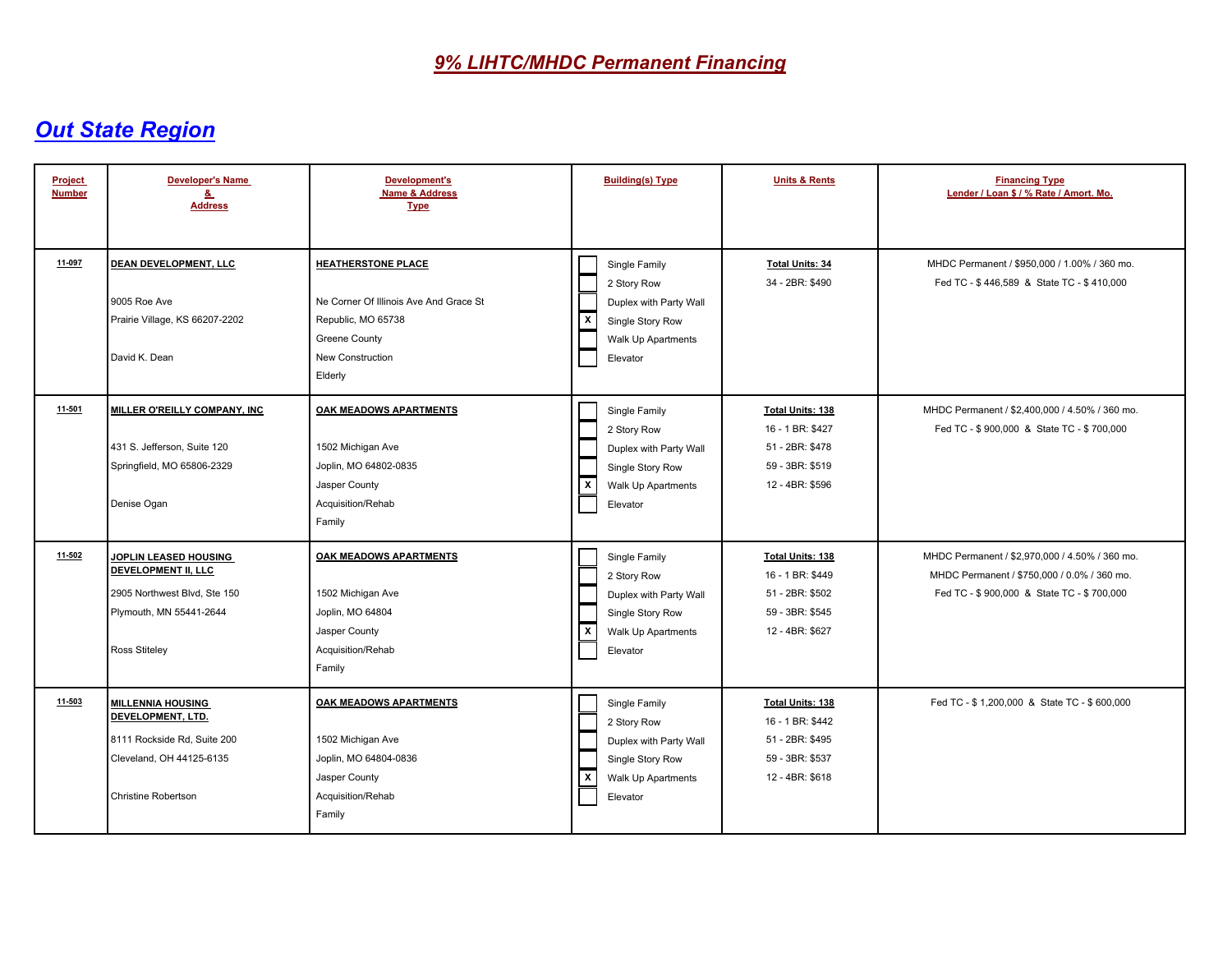| Project<br><b>Number</b> | <b>Developer's Name</b><br>8.<br><b>Address</b>                                                                                         | Development's<br><b>Name &amp; Address</b><br><b>Type</b>                                                                         | <b>Building(s) Type</b>                                                                                                                   | <b>Units &amp; Rents</b>                                                                             | <b>Financing Type</b><br>Lender / Loan \$ / % Rate / Amort. Mo.                             |
|--------------------------|-----------------------------------------------------------------------------------------------------------------------------------------|-----------------------------------------------------------------------------------------------------------------------------------|-------------------------------------------------------------------------------------------------------------------------------------------|------------------------------------------------------------------------------------------------------|---------------------------------------------------------------------------------------------|
| $11 - 504$               | DELPHI COMMUNITY HOUSING 2006,<br>L.P. (AN AFFILIATE OF DELPHI<br>9433 Bee Caves Rd, Suite 3-201<br>Austin, TX 78733<br>Daniel F. O'Dea | OAK MEADOWS APARTMENTS<br>1502 Michigan Ave<br>Joplin, MO 64804<br>Jasper County<br>Acquisition/Rehab<br>Family                   | Single Family<br>2 Story Row<br>Duplex with Party Wall<br>Single Story Row<br>$\boldsymbol{\mathsf{x}}$<br>Walk Up Apartments<br>Elevator | <b>Total Units: 138</b><br>16 - 1 BR: \$435<br>51 - 2BR: \$500<br>59 - 3BR: \$585<br>12 - 4BR: \$700 | Fed TC - \$700,000 & State TC - \$700,000                                                   |
| 11-505                   | PRESERVATION OF AFFORDABLE<br><b>HOUSING LLC</b><br>40 Court St, Suite 700<br>Boston, MA 02108-2202<br>Charlie Dirac                    | <b>OAK MEADOWS APARTMENTS</b><br>1502 Michigan Ave<br>Joplin, MO 64804<br>Jasper County<br>Acquisition/Rehab/Conversion<br>Family | Single Family<br>$\overline{\mathbf{x}}$<br>2 Story Row<br>Duplex with Party Wall<br>Single Story Row<br>Walk Up Apartments<br>Elevator   | <b>Total Units: 138</b><br>16 - 1 BR: \$427<br>51 - 2BR: \$478<br>59 - 3BR: \$519<br>12 - 4BR: \$597 | Fed TC - \$892,346 & State TC - \$625,956                                                   |
| 11-506                   | STEELE PROPERTIES LLC<br>6795 E. Tennessee Ave, 5Th Floor<br>Denver, CO 80224-1612<br>Ron LaFollette                                    | OAK MEADOWS APARTMENTS<br>1502 Michigan Ave<br>Joplin, MO 64804<br>Jasper County<br>Acquisition/Rehab<br>Family                   | Single Family<br>2 Story Row<br>Duplex with Party Wall<br>Single Story Row<br>$\mathbf x$<br>Walk Up Apartments<br>Elevator               | <b>Total Units: 138</b><br>16 - 1 BR: \$427<br>51 - 2BR: \$478<br>59 - 3BR: \$519<br>12 - 4BR: \$597 | Fed TC - \$900,000 & State TC - \$900,000                                                   |
| 11-507                   | DALMARK DEVELOPMENT GROUP,<br>LLC<br>751 Ne Anderson Dr<br>Lee'S Summit, MO 64804-0835<br>Scot Sperry                                   | OAK MEADOWS APARTMENTS<br>1502 Michigan Ave<br>Joplin, MO 64804-0835<br>Jasper County<br>Acquisition/Rehab<br>Family              | Single Family<br>2 Story Row<br>Duplex with Party Wall<br>Single Story Row<br>$\boldsymbol{\mathsf{x}}$<br>Walk Up Apartments<br>Elevator | <b>Total Units: 138</b><br>16 - 1 BR: \$446<br>51 - 2BR: \$500<br>59 - 3BR: \$542<br>12 - 4BR: \$624 | MHDC Permanent / \$2,825,000 / 4.50% / 360 mo.<br>Fed TC - \$900,000 & State TC - \$700,000 |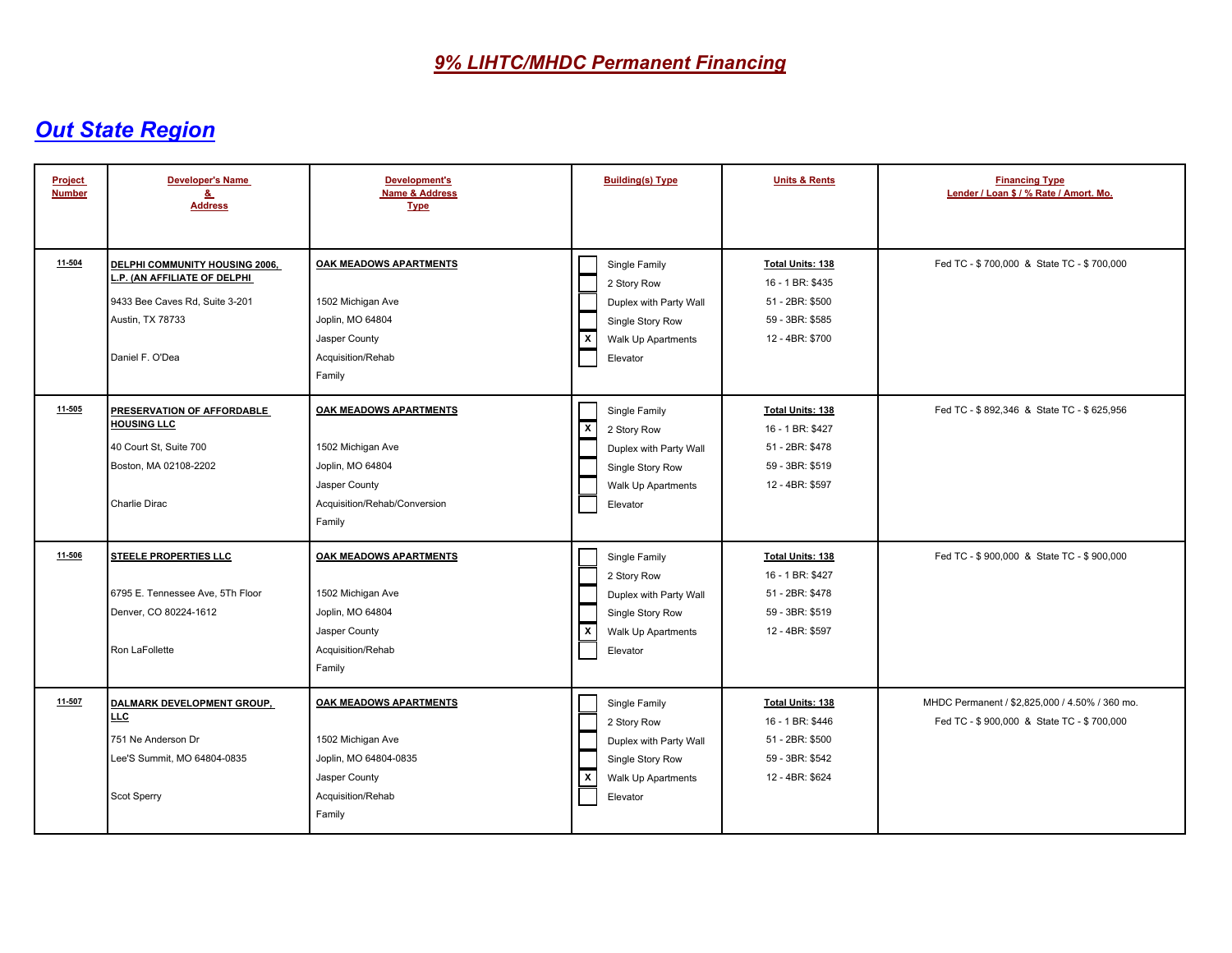| <b>Project</b><br><b>Number</b> | <b>Developer's Name</b><br>&<br><b>Address</b>                                                                                                   | <b>Development's</b><br><b>Name &amp; Address</b><br><b>Type</b>                                                                                                | <b>Building(s) Type</b>                                                                                                                 | <b>Units &amp; Rents</b>                                                     | <b>Financing Type</b><br>Lender / Loan \$ / % Rate / Amort. Mo.                             |
|---------------------------------|--------------------------------------------------------------------------------------------------------------------------------------------------|-----------------------------------------------------------------------------------------------------------------------------------------------------------------|-----------------------------------------------------------------------------------------------------------------------------------------|------------------------------------------------------------------------------|---------------------------------------------------------------------------------------------|
| $11 - 014$                      | PATRICK W WERNER / BLUFF VIEW<br>HOMES DEVELOPER, LLC<br>1000 A Truman Blvd<br>Crystal City, MO 63019-0000<br>Patrick W Werner                   | <b>BLUFF VIEW HOMES</b><br>Truman Village Development Hwy 67<br>Festus, MO 63028-0000<br>Jefferson County<br>New Construction<br>Family                         | $\overline{x}$<br>Single Family<br>2 Story Row<br>Duplex with Party Wall<br>Single Story Row<br>Walk Up Apartments<br>Elevator          | <b>Total Units: 28</b><br>28 - 3BR: \$490                                    | MHDC Permanent / \$750,000 / 1.00% / 360 mo.<br>Fed TC - \$595,000 & State TC - \$379,500   |
| 11-015                          | <b>PATRICK W. WERNER / WATER</b><br><b>COLOR DEVELOPER, LLC</b><br>1000 A Truman Blvd Box 198<br>Crystal City, MO 63019-0000<br>Patrick W Werner | <b>WATERCOLOR VILLAS</b><br>1803 Big Bill Rd<br>Arnold, MO 63010-0000<br>Jefferson County<br>New Construction<br>Elderly                                        | Single Family<br>2 Story Row<br>Duplex with Party Wall<br>$\pmb{\mathsf{x}}$<br>Single Story Row<br>Walk Up Apartments<br>Elevator      | <b>Total Units: 50</b><br>50 - 2BR: \$445                                    | MHDC Permanent / \$1,160,000 / 1.00% / 360 mo.<br>Fed TC - \$768,500 & State TC - \$400,000 |
| $11 - 021$                      | <b>BEYOND HOUSING</b><br>4156 Manchester Rd<br>St. Louis, MO 63110-3847<br>Deb Dombar                                                            | PINE LAWN 2011<br>Scattered Sites Aon Oakwood And Beachwood Ave<br>Pine Lawn, MO 63121<br>St Louis County<br>New Construction<br>Family                         | $\overline{\mathbf{x}}$<br>Single Family<br>2 Story Row<br>Duplex with Party Wall<br>Single Story Row<br>Walk Up Apartments<br>Elevator | <b>Total Units: 26</b><br>26 - 3BR: \$625                                    | MHDC Permanent / \$425,000 / 5.25% / 300 mo.<br>Fed TC - \$490,926 & State TC - \$490,926   |
| 11-029                          | <b>BEYOND HOUSING, INC.</b><br>4156 Manchester Ave<br>St. Louis, MO 63110-3847<br>Chris Krehmeyer                                                | <b>PAGEDALE SENIOR HOUSING &amp;</b><br><b>RETAIL DEVELOPMENT</b><br>6810 Page Ave<br>Pagedale, MO 63133-1506<br>St Louis County<br>New Construction<br>Elderly | Single Family<br>2 Story Row<br>Duplex with Party Wall<br>Single Story Row<br>Walk Up Apartments<br>$\pmb{\mathsf{x}}$<br>Elevator      | <b>Total Units: 42</b><br>38 - 1 BR: \$520 - \$555<br>4 - 2BR: \$600 - \$670 | MHDC Permanent / \$735.097 / 5.25% / 300 mo.<br>Fed TC - \$885,000 & State TC - \$685,000   |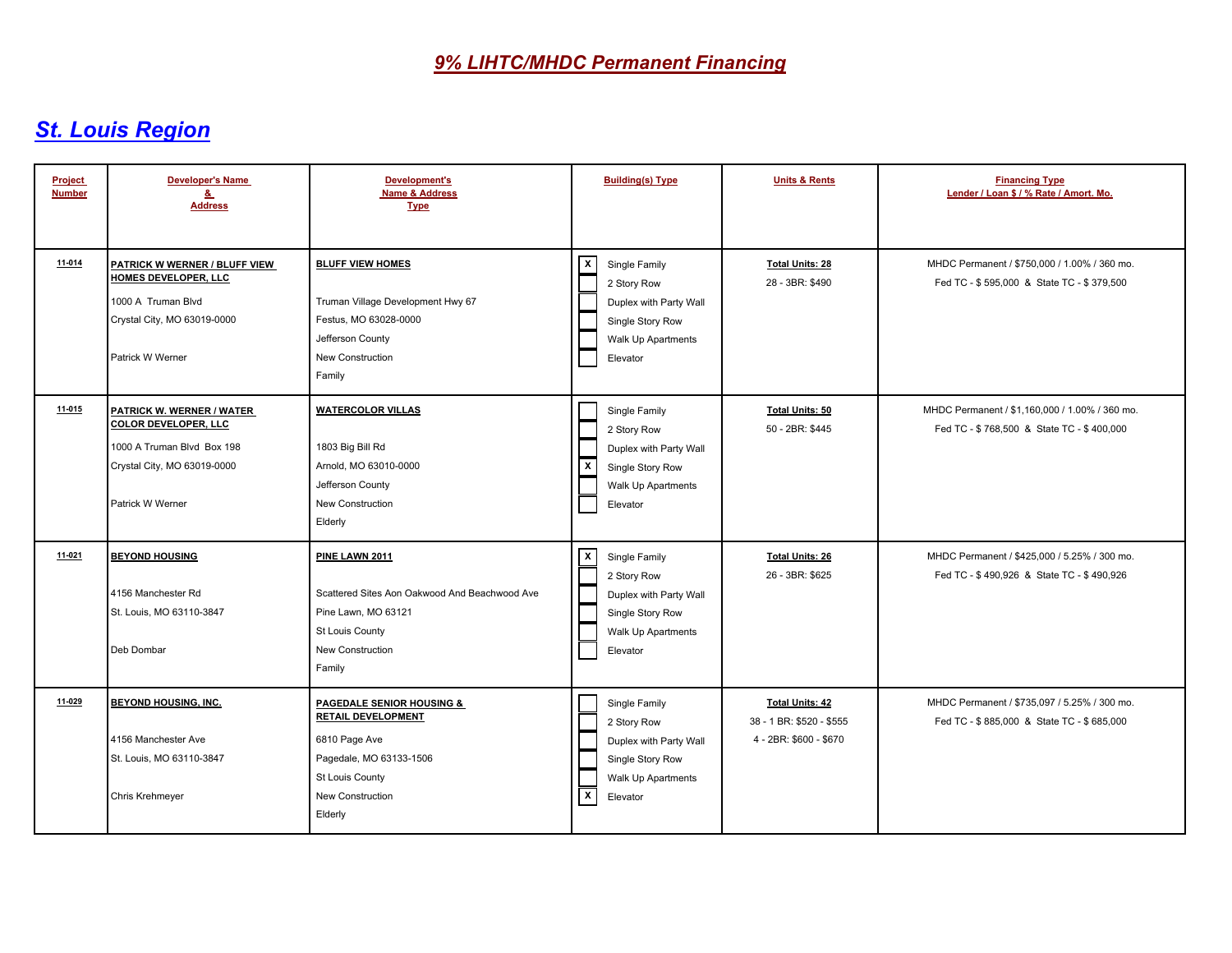| <b>Project</b><br><b>Number</b> | <b>Developer's Name</b><br>&<br><b>Address</b>                                                                                         | <b>Development's</b><br><b>Name &amp; Address</b><br><b>Type</b>                                                                                           | <b>Building(s) Type</b>                                                                                                                  | <b>Units &amp; Rents</b>                                                                            | <b>Financing Type</b><br>Lender / Loan \$ / % Rate / Amort. Mo.                                                                             |
|---------------------------------|----------------------------------------------------------------------------------------------------------------------------------------|------------------------------------------------------------------------------------------------------------------------------------------------------------|------------------------------------------------------------------------------------------------------------------------------------------|-----------------------------------------------------------------------------------------------------|---------------------------------------------------------------------------------------------------------------------------------------------|
| 11-032                          | <b>FORTY ELEVEN DELMAR</b><br>DEVELOPMENT, L.L.C.<br>3901 Union Blvd, Suite 104A<br>St. Louis, MO 63115<br>Michael H. Clark            | <b>FORTY ELEVEN DELMAR</b><br><b>APARTMENTS</b><br>4011 Delmar Blvd<br>St. Louis, MO 63108-3503<br>St Louis City<br>Acquisition/Rehab/Conversion<br>Family | Single Family<br>2 Story Row<br>Duplex with Party Wall<br>Single Story Row<br>Walk Up Apartments<br>$\overline{x}$<br>Elevator           | <b>Total Units: 44</b><br>4 - 1 BR: \$595<br>24 - 2BR: \$675<br>12 - 3BR: \$775<br>4 - Market Units | MHDC Permanent / \$600,000 / 6.75% / 360 mo.<br>MHDC Permanent / \$1,250,000 / 1.00% / 360 mo.<br>Fed TC - \$640,222 & State TC - \$450,000 |
| 11-033                          | <b>NORTHSIDE COMMUNITY HOUSING,</b><br>INC.<br>4067 Lincoln Avenue<br>Saint Louis, MO 63113-3221<br>Ernecia Coles                      | <b>NCH PRESERVATION</b><br>4067 Lincoln Avenue<br>St. Louis, MO 63113-3221<br>St Louis City<br>Rehabilitation<br>Family                                    | Single Family<br>⊺x<br>2 Story Row<br>Duplex with Party Wall<br>Single Story Row<br>$\boxed{\text{x}}$<br>Walk Up Apartments<br>Elevator | <b>Total Units: 28</b><br>20 - 1 BR: \$425<br>8 - 2BR: \$525                                        | MHDC Permanent / \$980,000 / 0.0% / 0 mo.                                                                                                   |
| 11-034                          | ST. CHARLES LEASED HOUSING<br>DEVELOPMENT I, LLC<br>2905 Northwest Blvd, Suite 150<br>Plymouth, MN 55441<br>Ross Stiteley              | <b>FAIRGROUNDS SENIOR</b><br><b>APARTMENTS</b><br>Fairgrounds And Friedens Rd<br>St. Charles, MO 63303<br>St Charles County<br>New Construction<br>Elderly | Single Family<br>2 Story Row<br>Duplex with Party Wall<br>Single Story Row<br>Walk Up Apartments<br>$\overline{\mathbf{x}}$<br>Elevator  | <b>Total Units: 80</b><br>70 - 1 BR: \$545<br>10 - 2BR: \$650                                       | MHDC Permanent / \$1,400,000 / 4.50% / 360 mo.<br>MHDC Permanent / \$750,000 / 0.0% / 360 mo.<br>Fed TC - \$700,000 & State TC - \$700,000  |
| 11-037                          | <b>MILLENNIA HOUSING</b><br>DEVELOPMENT, LTD.<br>8111 Rockside Rd, Suite 200<br>Cleveland, OH 44125-6135<br><b>Christine Robertson</b> | <b>CEDAR VALLEY APARTMENTS</b><br>1111 Cedar Valley Crt<br>Desoto, MO 63020-1229<br>Jefferson County<br>Acquisition/Rehab<br>Family                        | Single Family<br>2 Story Row<br>Duplex with Party Wall<br>$\frac{x}{x}$<br>Single Story Row<br>Walk Up Apartments<br>Elevator            | <b>Total Units: 88</b><br>58 - 1 BR: \$564 - \$583<br>22 - 2BR: \$652<br>8 - 3BR: \$715             | Fed TC - \$900,000 & State TC - \$550,000                                                                                                   |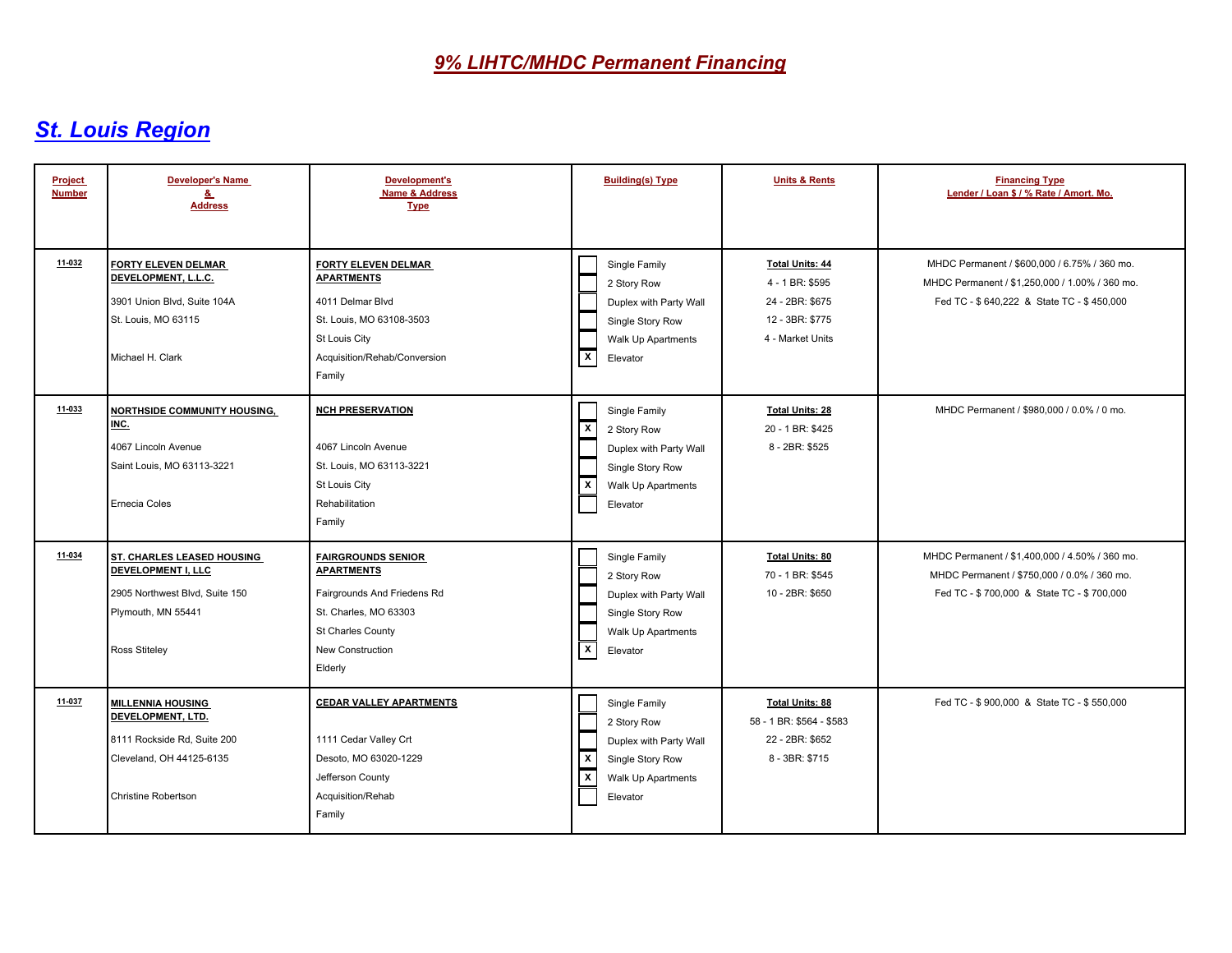| <b>Project</b><br><b>Number</b> | <b>Developer's Name</b><br>&<br><b>Address</b>                                                                                     | <b>Development's</b><br><b>Name &amp; Address</b><br><b>Type</b>                                                                                                               | <b>Building(s) Type</b>                                                                                                                                            | <b>Units &amp; Rents</b>                                                                            | <b>Financing Type</b><br>Lender / Loan \$ / % Rate / Amort. Mo.                             |
|---------------------------------|------------------------------------------------------------------------------------------------------------------------------------|--------------------------------------------------------------------------------------------------------------------------------------------------------------------------------|--------------------------------------------------------------------------------------------------------------------------------------------------------------------|-----------------------------------------------------------------------------------------------------|---------------------------------------------------------------------------------------------|
| 11-038                          | <b>RENAISSANCE PROPERTY GROUP</b><br>LLC.<br>7808 Pearl St<br>New Orleans, LA 70118<br>David Miller                                | HILLSBORO ELDERLY APTS/HOUSE<br><b>SPRINGS APTS</b><br>25 Brady Ln And 6830 Spring Creek Dr<br>Hillsboro/House Springs, MO<br>Jefferson County<br>Acquisition/Rehab<br>Elderly | Single Family<br>2 Story Row<br>Duplex with Party Wall<br>$\boldsymbol{\mathsf{x}}$<br>Single Story Row<br>$\overline{x}$<br>Walk Up Apartments<br>Elevator        | <b>Total Units: 72</b><br>72 - 1 BR: \$535 - \$661                                                  | MHDC Permanent / \$1.425.000 / 4.50% / 360 mo.<br>Fed TC - \$502,164 & State TC - \$502,164 |
| 11-039                          | <b>MCCORMACK BARON SALAZAR,</b><br>INC.<br>720 Olive St, Suite 2500<br>St. Louis, MO 63103-0000<br>Michael T. Grube                | <b>WESTMINSTER II OLIVE</b><br><b>APARTMENTS</b><br>3932 Olive Street, Apt. B<br>St. Louis, MO 63108<br>St Louis City<br>Acquisition/Rehab<br>Family                           | Single Family<br>2 Story Row<br>Duplex with Party Wall<br>Single Story Row<br>$\pmb{\mathsf{x}}$<br>Walk Up Apartments<br>Elevator                                 | <b>Total Units: 84</b><br>23 - 1 BR: \$660<br>31 - 2BR: \$750<br>30 - Market Units                  | Fed TC - \$414,645 & State TC - \$414,645                                                   |
| 11-040                          | <b>CAPSTONE DEVELOPMENT GROUP,</b><br><b>LLC</b><br>103 W Lockwood, Suite 219<br>St. Louis, MO 63119-2945<br><b>Stacey Hancock</b> | <b>LORETTA HALL TOWNHOMES</b><br>18Th St & Carr St<br>St. Louis, MO 63106-3410<br>St Louis City<br>New Construction<br>Family                                                  | Single Family<br>$\overline{\mathbf{x}}$<br>2 Story Row<br>Duplex with Party Wall<br>Single Story Row<br>$\overline{\mathbf{x}}$<br>Walk Up Apartments<br>Elevator | <b>Total Units: 40</b><br>4 - 1 BR: \$425<br>20 - 2BR: \$550<br>12 - 3BR: \$650<br>4 - Market Units | Fed TC - \$900,000 & State TC - \$690,000                                                   |
| $11 - 041$                      | THE SALVATION ARMY, AN ILLINOIS<br><b>CORPORATION</b><br>10 W. Algonguin Rd<br>Des Plains, IL 60016-6006<br><b>Gary Busiek</b>     | THE SALVATION ARMY ST. LOUIS<br><b>VETERANS HOUSING PROJECT</b><br>2935 Locust Blvd<br>St. Louis, MO 63103-1310<br>St Louis City<br>New Construction<br>Family                 | Single Family<br>2 Story Row<br>Duplex with Party Wall<br>Single Story Row<br>Walk Up Apartments<br>$\pmb{\mathsf{x}}$<br>Elevator                                 | <b>Total Units: 49</b><br>5 - Studio: \$430<br>43 - 1 BR: \$450 - \$560<br>1 - 2BR: \$772           | MHDC Permanent / \$600,000 / 1,00% / 360 mo.<br>Fed TC - \$852,382 & State TC - \$281,453   |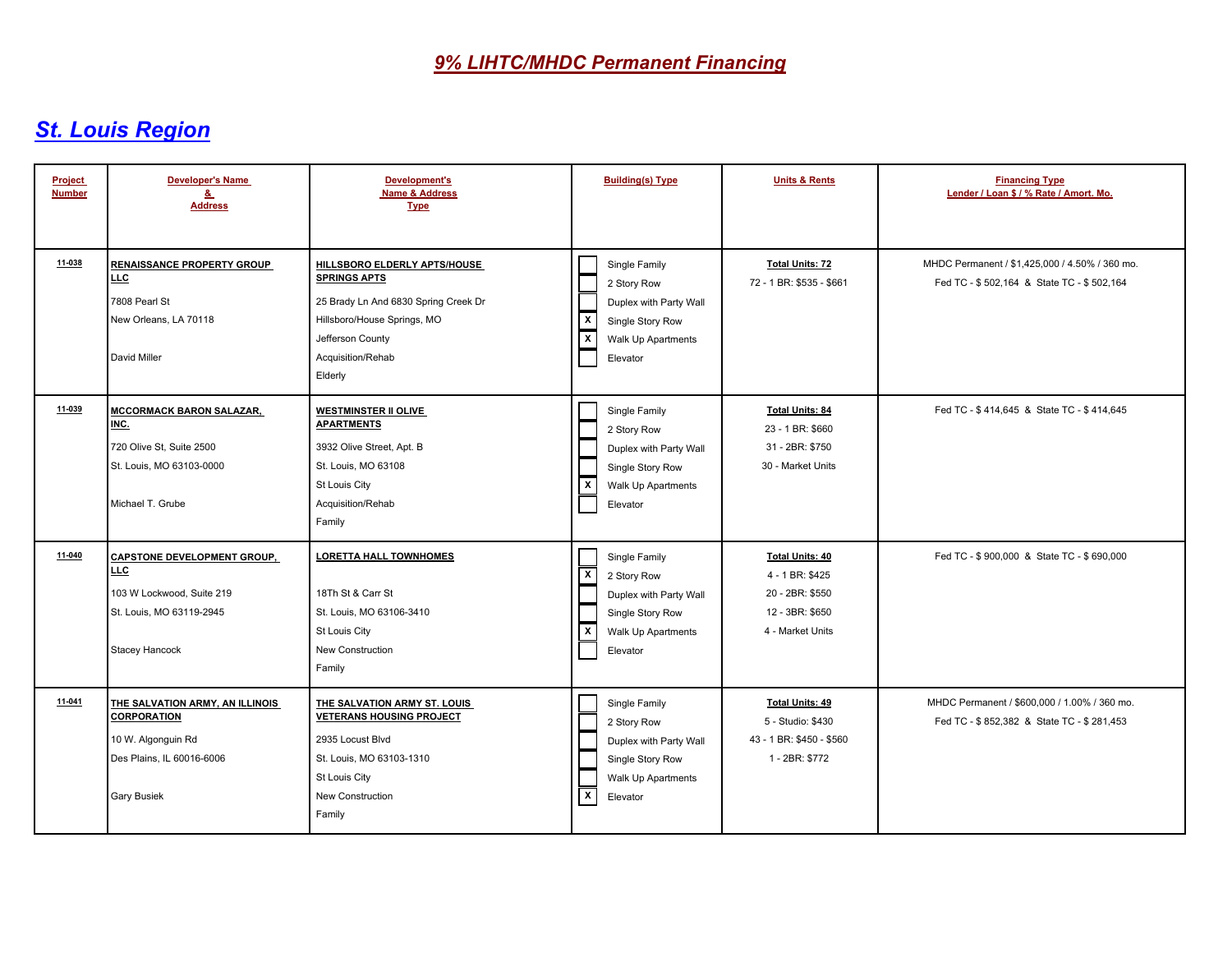| <b>Project</b><br><b>Number</b> | <b>Developer's Name</b><br>&<br><b>Address</b>                                                                              | <b>Development's</b><br>Name & Address<br><b>Type</b>                                                                                                         | <b>Building(s) Type</b>                                                                                                                                                              | <b>Units &amp; Rents</b>                                                         | <b>Financing Type</b><br>Lender / Loan \$ / % Rate / Amort. Mo.                             |
|---------------------------------|-----------------------------------------------------------------------------------------------------------------------------|---------------------------------------------------------------------------------------------------------------------------------------------------------------|--------------------------------------------------------------------------------------------------------------------------------------------------------------------------------------|----------------------------------------------------------------------------------|---------------------------------------------------------------------------------------------|
| 11-043                          | <b>GOLDEN MANAGEMENT. INC.</b><br>401 N. Lindbergh Blvd, Ste. 330<br>St. Louis, MO 63141-7839<br>Steve Goldenberg           | <b>TRIANGLE III</b><br>1200 Triangle Dr<br>St. Peters, MO 63303-1237<br>St Charles County<br>New Construction<br>Family                                       | Single Family<br>2 Story Row<br>Duplex with Party Wall<br>Single Story Row<br>$\overline{\mathbf{x}}$<br>Walk Up Apartments<br>Elevator                                              | <b>Total Units: 40</b><br>7 - 1 BR: \$490<br>29 - 2BR: \$600<br>4 - Market Units | MHDC Permanent / \$1.250.000 / 4.85% / 360 mo.<br>Fed TC - \$385,000 & State TC - \$253,000 |
| 11-044                          | PLACES FOR PEOPLE<br><b>INCORPORATED</b><br>4130 Lindell Blvd<br>St. Louis, MO 63108-3914<br>Francie Broderick              | <b>COMMUNITY PLACES AT ELIOT</b><br><b>APARTMENTS</b><br>4242 Grove St<br>St. Louis, MO 63107-1821<br>St Louis City<br>Acquisition/Rehab/Conversion<br>Family | Single Family<br>2 Story Row<br>Duplex with Party Wall<br>Single Story Row<br>Walk Up Apartments<br>$\mathbf{x}$<br>Elevator                                                         | <b>Total Units: 23</b><br>2 - 1 BR: \$390<br>19 - 2BR: \$420<br>2 - 3BR: \$525   | Fed TC - \$461,500 & State TC - \$461,500                                                   |
| 11-049                          | <b>DESALES COMMUNITY HOUSING</b><br><b>CORPORATION</b><br>2759 Russell Blvd<br>St. Louis, MO 63104-2137<br>Thomas J. Pickel | DESALES LEASE PURCHASE I<br>2828-42 Ohio Plus Multiple Scattered Sites<br>St. Louis, MO 63118-1516<br>St Louis City<br>New + Acquisition/Rehab<br>Family      | $\overline{\mathbf{x}}$<br>Single Family<br>$\overline{x}$<br>2 Story Row<br>$\overline{\mathbf{x}}$<br>Duplex with Party Wall<br>Single Story Row<br>Walk Up Apartments<br>Elevator | Total Units: 22<br>6 - 2BR: \$650 - \$725<br>16 - 3BR: \$750 - \$825             | Fed TC - \$486,000 & State TC - \$486,000                                                   |
| $11 - 050$                      | <b>FALCONS WAY GP, LLC</b><br>15 Lockhaven Ct<br>Lake St. Louis, MO 63367<br>Dan Barnard                                    | <b>FALCONS WAY TOWNHOMES</b><br>2471-2551 And 2500-2524 Falcons Way<br>St. Charles, MO 63303-3677<br>St Charles County<br>Rehabilitation<br>Family            | Single Family<br>$\overline{\mathbf{x}}$<br>2 Story Row<br>Duplex with Party Wall<br>Single Story Row<br>Walk Up Apartments<br>Elevator                                              | <b>Total Units: 40</b><br>11 - 2BR: \$580<br>29 - 3BR: \$670                     | Fed TC - \$315,100 & State TC - \$315,100                                                   |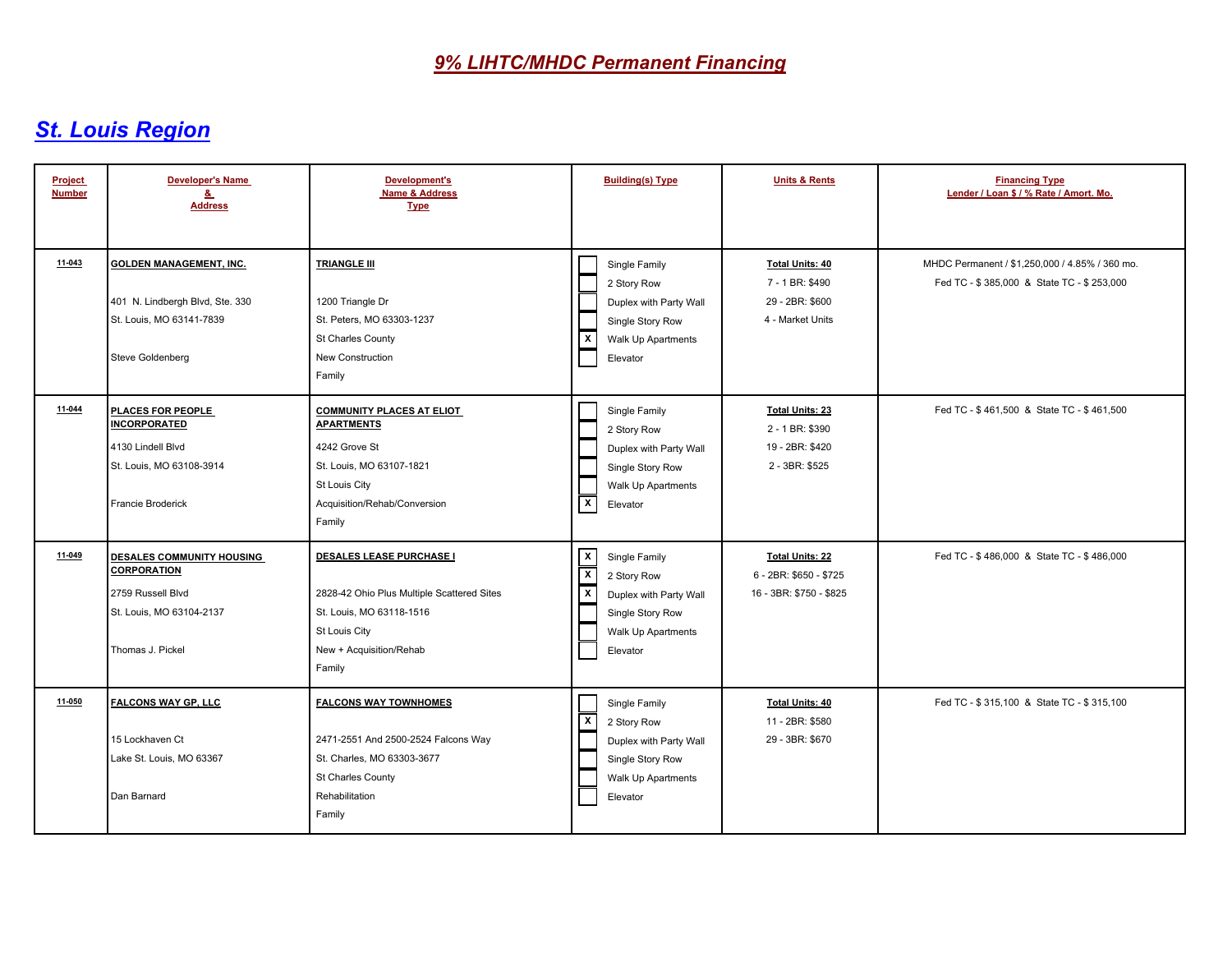| <b>Project</b><br><b>Number</b> | <b>Developer's Name</b><br>&<br><b>Address</b>                                                        | Development's<br>Name & Address<br><b>Type</b>                                                                                                                | <b>Building(s) Type</b>                                                                                                                                 | <b>Units &amp; Rents</b>                                                         | <b>Financing Type</b><br>Lender / Loan \$ / % Rate / Amort. Mo.                     |
|---------------------------------|-------------------------------------------------------------------------------------------------------|---------------------------------------------------------------------------------------------------------------------------------------------------------------|---------------------------------------------------------------------------------------------------------------------------------------------------------|----------------------------------------------------------------------------------|-------------------------------------------------------------------------------------|
| $11 - 051$                      | <b>LOFTWORKS, LLC</b><br>317 North 11Th St; Suite 500<br>St. Louis, MO 63101-1944<br>Craig Heller     | <b>HAMMOND APARTMENTS</b><br>217 Cass Ave<br>St. Louis, MO 63102-2328<br>St Louis City<br>Acquisition/Rehab/Conversion<br>Family                              | Single Family<br>2 Story Row<br>Duplex with Party Wall<br>Single Story Row<br>Walk Up Apartments<br>$\overline{\mathbf{x}}$<br>Elevator                 | <b>Total Units: 56</b><br>56 - Studio: \$450                                     | Fed TC - \$700,000 & State TC - \$410,000                                           |
| $11 - 055$                      | <b>NATIONAL CHURCH RESIDENCES</b><br>2335 North Bank Dr<br>Columbus, OH 43220-5423<br>James Baugh     | JAYCEE FAIRGROUNDS VILLAGE<br>1335 Fairgrounds Rd<br>St. Charles, MO 63301<br>St Charles County<br>Acquisition/Rehab<br>Elderly                               | Single Family<br>2 Story Row<br>Duplex with Party Wall<br>Single Story Row<br>Walk Up Apartments<br>$\mathbf{x}$<br>Elevator                            | <b>Total Units: 135</b><br>134 - 1 BR: \$655<br>1 - 2BR: \$0                     | MHDC Permanent / \$365,000 / 2.00% / 480 mo.<br>Fed TC - \$900,000 & State TC - \$0 |
| 11-065                          | <b>ARCHETYPES, LLC</b><br>406 East Fourth St<br>Winston Salem, NC 27101-4112<br><b>Bill Scantland</b> | <b>SCRUGGS SCHOOL APARTMENTS</b><br>4611 South Grand<br>St. Louis, MO 63111-1423<br>St Louis City<br>New + Acquisition/Rehab/Conversion<br>Family             | Single Family<br>2 Story Row<br>Duplex with Party Wall<br>Single Story Row<br>$\mathbf{x}$<br>Walk Up Apartments<br>$\overline{\mathbf{x}}$<br>Elevator | <b>Total Units: 60</b><br>9 - 1 BR: \$500<br>32 - 2BR: \$550<br>19 - 3BR: \$600  | Fed TC - \$808,960 & State TC - \$808,960                                           |
| 11-066                          | <b>ARCHETYPES, LLC</b><br>406 E. 4Th St<br>Winston Salem, NC 27101-4112<br><b>Bill Scantland</b>      | <b>MARK TWAIN SCHOOL</b><br><b>APARTMENTS</b><br>5316 Ruskin Ave<br>St. Louis, MO 63115-1348<br>St Louis City<br>New + Acquisition/Rehab/Conversion<br>Family | Single Family<br>2 Story Row<br>Duplex with Party Wall<br>Single Story Row<br>$\mathbf{x}$<br>Walk Up Apartments<br>$\overline{\mathbf{x}}$<br>Elevator | <b>Total Units: 71</b><br>15 - 1 BR: \$500<br>39 - 2BR: \$550<br>17 - 3BR: \$600 | Fed TC - \$900,000 & State TC - \$900,000                                           |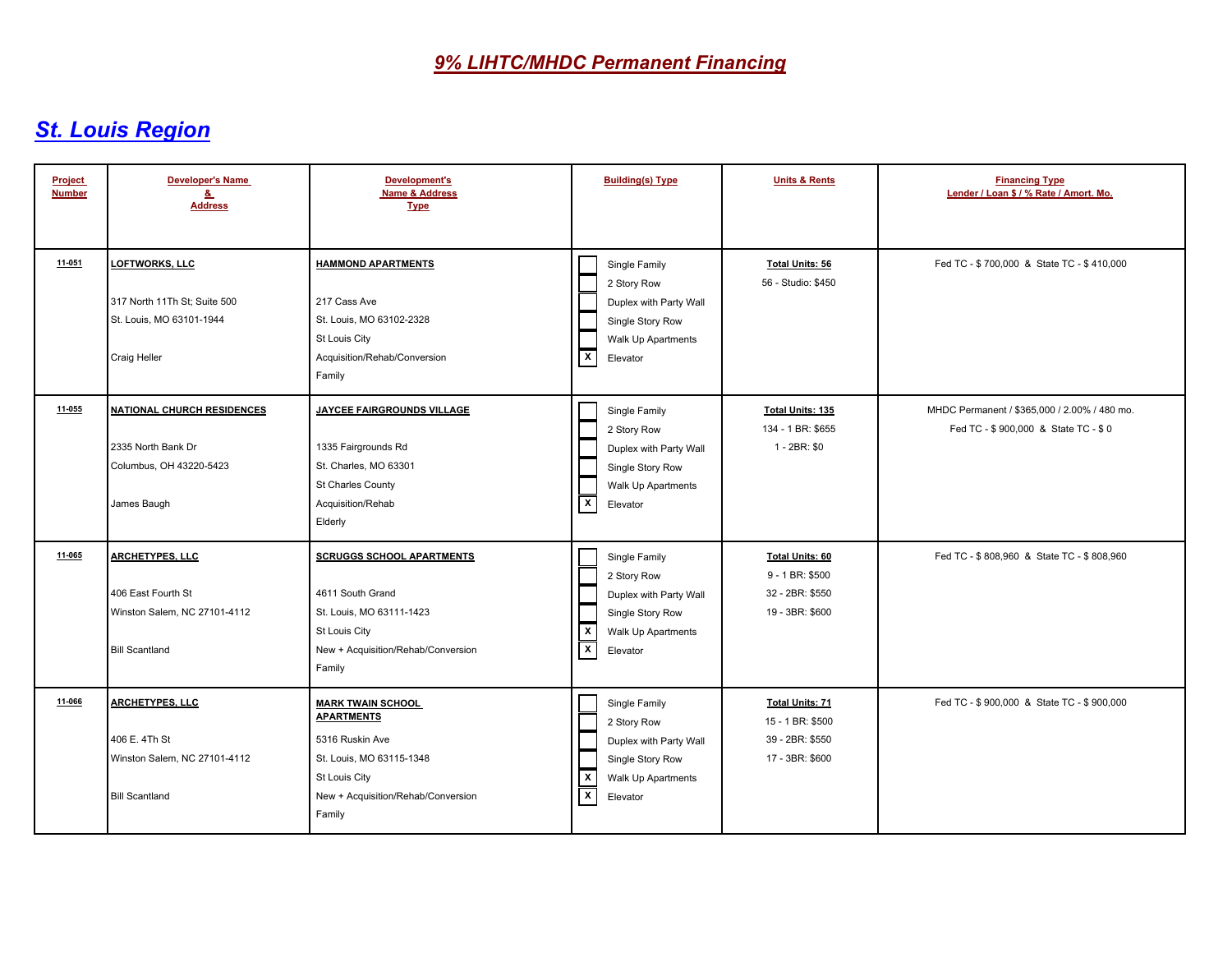| Project<br><b>Number</b> | <b>Developer's Name</b><br>8.<br><b>Address</b>                                                                     | Development's<br><b>Name &amp; Address</b><br><b>Type</b>                                                                                      | <b>Building(s) Type</b>                                                                                                                                              | <b>Units &amp; Rents</b>                                                                                                | <b>Financing Type</b><br>Lender / Loan \$ / % Rate / Amort. Mo.                             |
|--------------------------|---------------------------------------------------------------------------------------------------------------------|------------------------------------------------------------------------------------------------------------------------------------------------|----------------------------------------------------------------------------------------------------------------------------------------------------------------------|-------------------------------------------------------------------------------------------------------------------------|---------------------------------------------------------------------------------------------|
| 11-067                   | <b>ARCHETYPES, LLC</b><br>406 E. 4Th St<br>Winston Salem, NC 27101-4112<br><b>Bill Scantland</b>                    | <b>JACKSON SCHOOL APARTMENTS</b><br>1632 Hogan St<br>St. Louis, MO 63106-3005<br>St Louis City<br>New + Acquisition/Rehab/Conversion<br>Family | Single Family<br>$\boldsymbol{\mathsf{x}}$<br>2 Story Row<br>Duplex with Party Wall<br>Single Story Row<br>Walk Up Apartments<br>$\overline{\mathbf{x}}$<br>Elevator | <b>Total Units: 46</b><br>6 - 1 BR: \$475<br>33 - 2BR: \$525<br>7 - 3BR: \$575                                          | Fed TC - \$649,130 & State TC - \$649,130                                                   |
| 11-071                   | <b>MCCORMACK BARON SALAZAR,</b><br>INC.<br>720 Olive St, Suite 2500<br>St. Louis, MO 63101<br>Ronald Roberts        | <b>NORTH SARAH PHASE II</b><br>Near Vandeventer And Cd Banks<br>St. Louis, MO 63113<br>St Louis City<br>New Construction<br>Family             | Single Family<br>$\overline{x}$<br>2 Story Row<br>Duplex with Party Wall<br>Single Story Row<br>$\overline{\mathbf{x}}$<br>Walk Up Apartments<br>Elevator            | Total Units: 111<br>17 - 1 BR: \$523 - \$600<br>42 - 2BR: \$514 - \$700<br>12 - 3BR: \$594 - \$848<br>40 - Market Units | MHDC Permanent / \$5,831,418 / 0.0% / 0 mo.<br>Fed TC - \$900,000 & State TC - \$700,000    |
| 11-076                   | JES DEV CO, INC.<br>206 Peach Way<br>Columbia, MO 65203-4905<br>Robert A. Ring                                      | <b>BOSCHERT ESTATES</b><br><b>Boschert Estates Blvd</b><br>St. Peters. MO 63376<br>St Charles County<br>New Construction<br>Elderly            | Single Family<br>2 Story Row<br>$\overline{\mathbf{x}}$<br>Duplex with Party Wall<br>$\overline{\mathbf{x}}$<br>Single Story Row<br>Walk Up Apartments<br>Elevator   | <b>Total Units: 36</b><br>36 - 2BR: \$595 - \$620                                                                       | MHDC Permanent / \$1,163,000 / 4.00% / 360 mo.<br>Fed TC - \$677,253 & State TC - \$677,253 |
| 11-077                   | <b>MOCAP DEVELOPMENT COMPANY,</b><br>LLC<br>Po Box 104960<br>Jefferson City, MO 65110-4960<br><b>Charles Pierce</b> | <b>DENMARK COMMONS</b><br>1887 Denmark Rd<br>Union, MO 63048<br><b>Franklin County</b><br>New Construction<br>Elderly                          | Single Family<br>2 Story Row<br>Duplex with Party Wall<br>Single Story Row<br>Walk Up Apartments<br>$\pmb{\mathsf{x}}$<br>Elevator                                   | <b>Total Units: 42</b><br>42 - 2BR: \$450                                                                               | MHDC Permanent / \$650,000 / 1.00% / 360 mo.<br>Fed TC - \$687,525 & State TC - \$687,525   |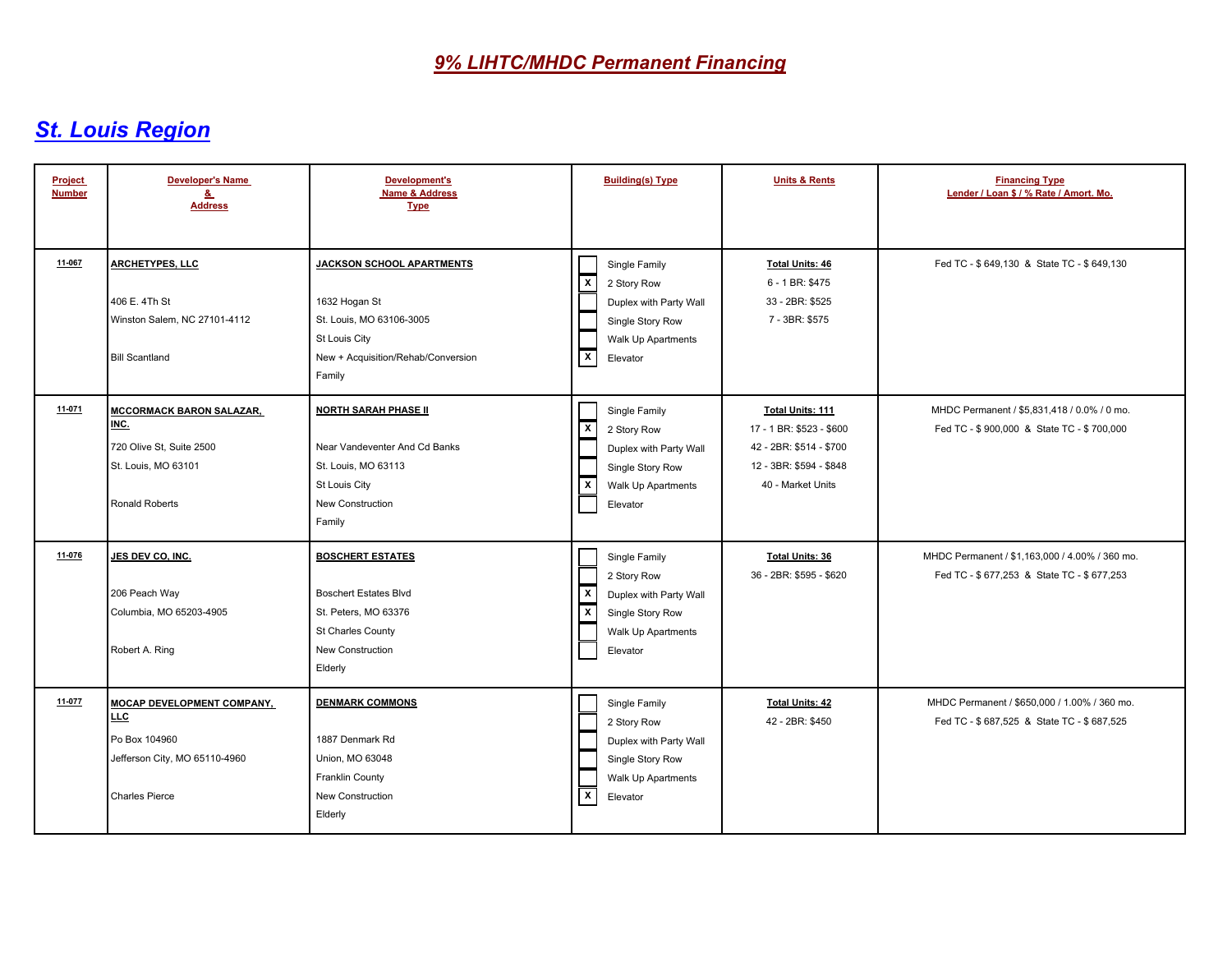| <b>Project</b><br><b>Number</b> | <b>Developer's Name</b><br>&<br><b>Address</b>                                                                                     | <b>Development's</b><br>Name & Address<br><b>Type</b>                                                                                            | <b>Building(s) Type</b>                                                                                                                 | <b>Units &amp; Rents</b>                                                 | <b>Financing Type</b><br>Lender / Loan \$ / % Rate / Amort. Mo.                          |
|---------------------------------|------------------------------------------------------------------------------------------------------------------------------------|--------------------------------------------------------------------------------------------------------------------------------------------------|-----------------------------------------------------------------------------------------------------------------------------------------|--------------------------------------------------------------------------|------------------------------------------------------------------------------------------|
| 11-081                          | HUBER FAMILY LIMITED<br><b>PARTNERSHIP LLLP</b><br>228 Savannah Terr<br>Wentzville, MO 63385<br>Kathy Blattel                      | TWIN OAKS AT STONE RIDGE<br>Santa Elena Dr & Wentzville Parkway<br>Wentzville, MO 63385-0000<br>St Charles County<br>New Construction<br>Elderly | Single Family<br>2 Story Row<br>Duplex with Party Wall<br>Single Story Row<br>Walk Up Apartments<br>$\overline{\mathbf{x}}$<br>Elevator | <b>Total Units: 48</b><br>16 - 1 BR: \$499<br>32 - 2BR: \$550            | Fed TC - \$900,000 & State TC - \$550,000                                                |
| 11-082                          | <b>SOUTHSIDE STATION DEVELOPER.</b><br><b>LLC</b><br>319 N. 4Th St, Suite 1000<br>St. Louis, MO 63102-1906<br>Aaron Burnett, RHCDA | <b>SOUTHSIDE STATION - PHASE II</b><br>3634 Gravois<br>St. Louis, MO 63116<br>St Louis City<br>New Construction<br>Family                        | Single Family<br>2 Story Row<br>Duplex with Party Wall<br>Single Story Row<br>Walk Up Apartments<br>$\overline{\mathbf{x}}$<br>Elevator | Total Units: 51<br>18 - 1 BR: \$510<br>25 - 2BR: \$625<br>8 - 3BR: \$730 | MHDC Permanent / \$785,000 / 0.0% / 0 mo.<br>Fed TC - \$818,500 & State TC - \$650,000   |
| 11-083                          | SOUTHTOWNE DEVELOPER, LLC<br>611 Olive St, Suite 1641<br>St. Louis, MO 63101-1711<br>J. David Dodson                               | SOUTHTOWNE APARTMENTS<br>4701, 4745, 4751 & 4759 South Spring Ave<br>St. Louis, MO 63116-4210<br>St Louis City<br>New + Rehab<br>Family          | Single Family<br>2 Story Row<br>Duplex with Party Wall<br>Single Story Row<br>$\overline{\mathbf{x}}$<br>Walk Up Apartments<br>Elevator | <b>Total Units: 56</b><br>41 - 2BR: \$550 - \$600<br>15 - 3BR: \$675     | MHDC Permanent / \$1,000,000 / 0.0% / 0 mo.<br>Fed TC - \$755,000 & State TC - \$355,000 |
| 11-084                          | ST. LOUIS PUBLIC DEVELOPMETN<br><b>CORPORATION VI</b><br>611 Olive St; Suite 1641<br>St. Louis, MO 63101<br>Jim Lutz               | <b>WCSA HOMES V</b><br>Scattered Sites Near 6301 Ridge Ave<br>Wellston, MO 63133<br>St Louis County<br>New Construction<br>Family                | $\overline{\mathbf{x}}$<br>Single Family<br>2 Story Row<br>Duplex with Party Wall<br>Single Story Row<br>Walk Up Apartments<br>Elevator | <b>Total Units: 28</b><br>25 - 3BR: \$630<br>3 - 4BR: \$660              | Fed TC - \$850,000 & State TC - \$382,000                                                |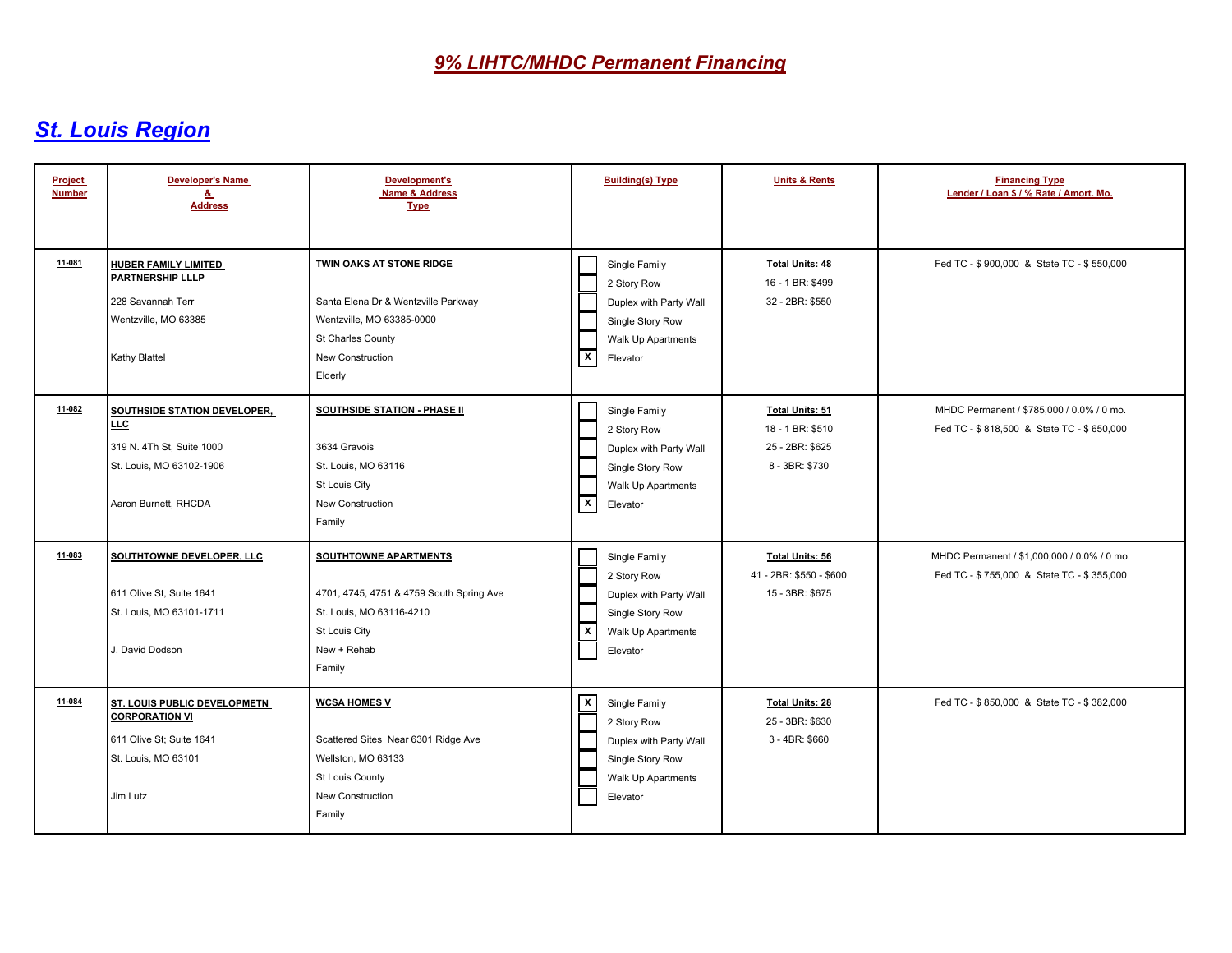| Project<br><b>Number</b> | <b>Developer's Name</b><br>ᆇ.<br><b>Address</b>                                                                                  | <b>Development's</b><br><b>Name &amp; Address</b><br><b>Type</b>                                                                                            | <b>Building(s) Type</b>                                                                                                      | <b>Units &amp; Rents</b>                                     | <b>Financing Type</b><br>Lender / Loan \$ / % Rate / Amort. Mo.                          |
|--------------------------|----------------------------------------------------------------------------------------------------------------------------------|-------------------------------------------------------------------------------------------------------------------------------------------------------------|------------------------------------------------------------------------------------------------------------------------------|--------------------------------------------------------------|------------------------------------------------------------------------------------------|
| 11-085                   | JV OF NORTHSIDE COMMUNITY<br>HOUSING, INC. AND GREATER VILLE<br>4067 Lincoln Ave<br>St. Louis, MO 63113-3221<br>Rick Bonasch     | DICK GREGORY PLACE<br><b>APARTMENTS PHASE II</b><br>Scattered Sites In St. Louis City<br>St. Louis, MO 63113-2331<br>St Louis City<br>New + Rehab<br>Family | Single Family<br>2 Story Row<br>l X<br>Duplex with Party Wall<br>Single Story Row<br>l x<br>Walk Up Apartments<br>Elevator   | <b>Total Units: 34</b><br>22 - 2BR: \$484<br>12 - 3BR: \$598 | MHDC Permanent / \$674,589 / 0.0% / 575 mo.<br>Fed TC - \$895,000 & State TC - \$460,000 |
| 11-094                   | <u><b>GREATER NEW VISION MINISTRIES</b></u><br>INC.<br>33 Green Acres Rd<br>St. Louis, MO 63137-1118<br>Reverend Dinah L. Tatman | <b>JERUSALEM HOUSE</b><br>2615 N. Taylor Ave<br>St. Louis, MO 63113-0000<br>St Louis City<br><b>New Construction</b><br>Family                              | Single Family<br>2 Story Row<br>Duplex with Party Wall<br>Single Story Row<br>Walk Up Apartments<br>$\mathsf{x}$<br>Elevator | <b>Total Units: 10</b><br>10 - 2BR: \$768 - \$800            | MHDC Permanent / \$400,000 / 0.0% / 0 mo.<br>Fed TC - \$350,000 & State TC - \$200,000   |